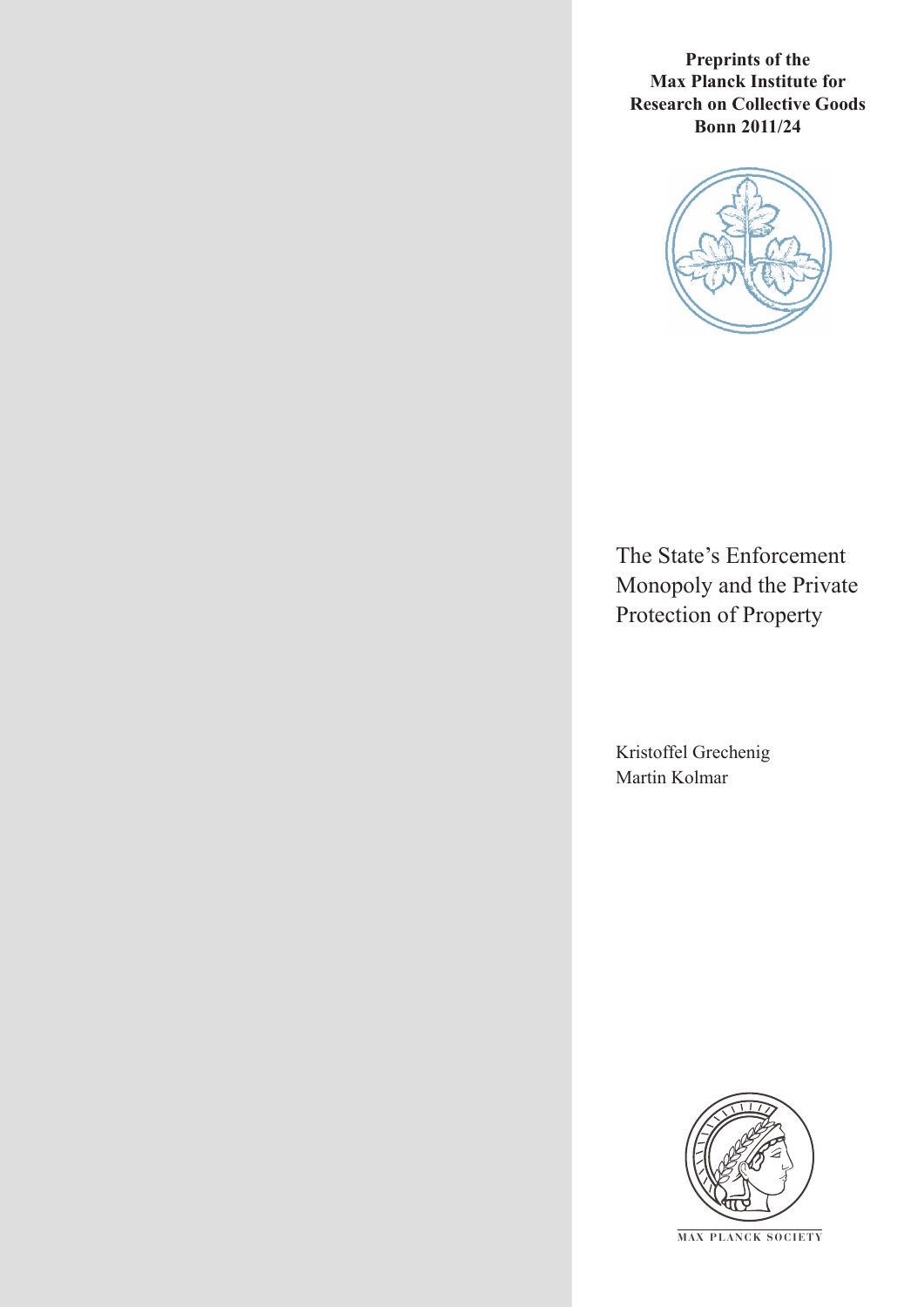

## **The State's Enforcement Monopoly and the Private Protection of Property**

Kristoffel Grechenig / Martin Kolmar

September 2011

Max Planck Institute for Research on Collective Goods, Kurt-Schumacher-Str. 10, D-53113 Bonn http://www.coll.mpg.de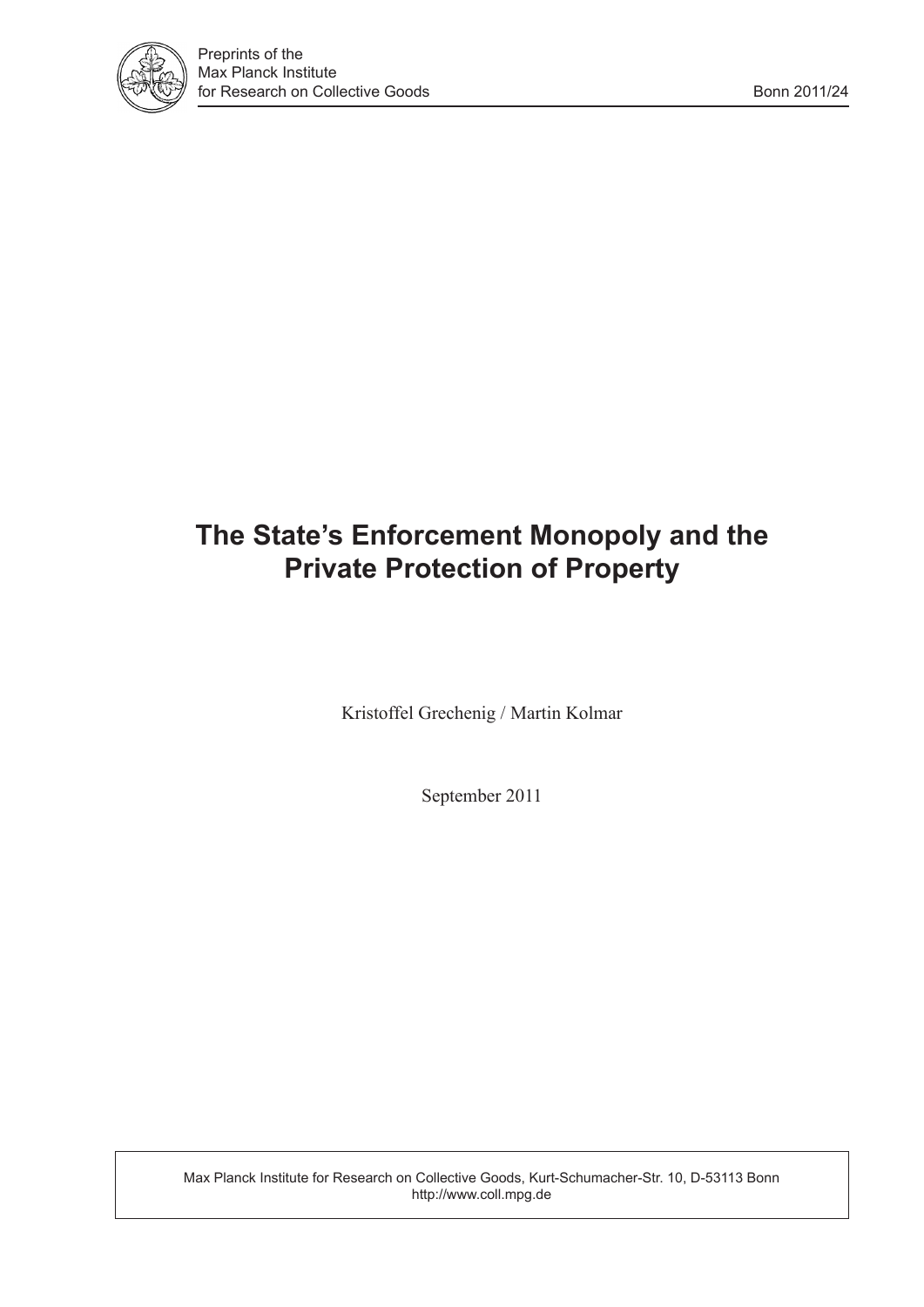# The State's Enforcement Monopoly and the Private Protection of Property

Kristoffel Grechenig Martin Kolmar<sup>\*</sup>

September 29, 2011

<sup>∗</sup>Grechenig: Max Planck Institute for Research on Collective Goods, Kurt-Schumacher-Str. 10, 53113 Bonn, Germany, email: grechenig@coll.mpg.de. Kolmar: Institute of Economics, University of St. Gallen, Varnbüelstrasse 19, CH-9000 St. Gallen, email: martin.kolmar@unisg.ch. We thank Philipp Denter, Dana Sisak, Christoph Engel, and the participants of the Ratio Group at the MPI for Research on Collective Goods, Bonn, for valuable comments and discussions.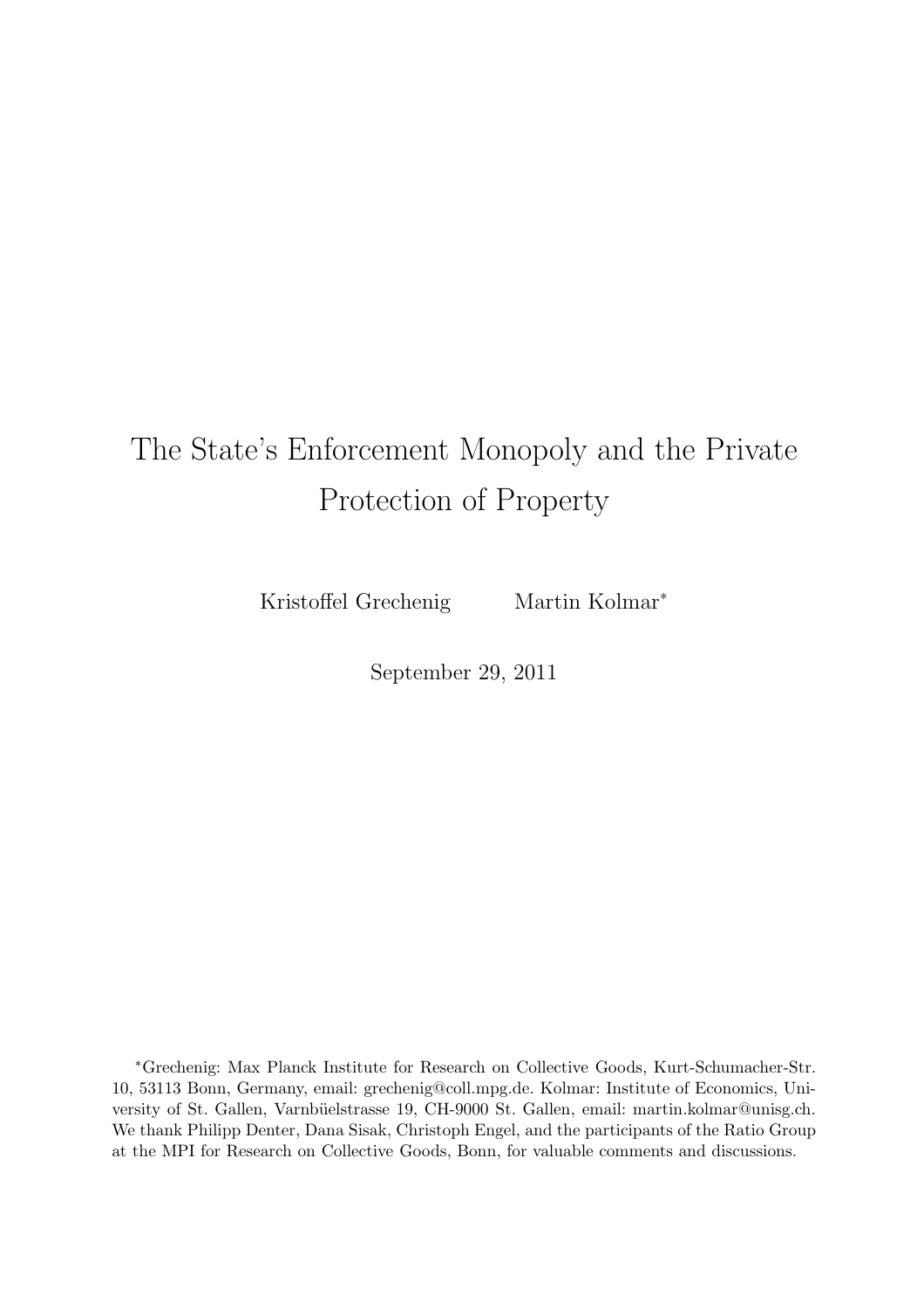#### Abstract

The modern state has monopolized the legitimate use of force. This concept is twofold. First, the state is empowered with enforcement rights; second, the rights of the individuals are (partly) restricted. In a simple model of property rights with appropriation and defense activity, we show that a restriction of private enforcement is beneficial for the property owner, even if there are no economies of scale from public protection. We emphasize the role of the state as a commitment device for a certain level of enforcement. However, commitment will only work if the state can regulate private protection. A ban of private enforcement measures can even be beneficial in situations where there would be no private enforcement at first place because the "shadow" of defense has a negative impact on the investments in property rights infringements. From a legal perspective, our approach emphasizes a regulation of victim behavior as opposed to the standard approach which focuses on the regulation of criminal behavior.

*Keywords:* Property Rights, Enforcement, Private Protection, Law, Contests

*JEL classifications:* K42, P14, P37, P48, N40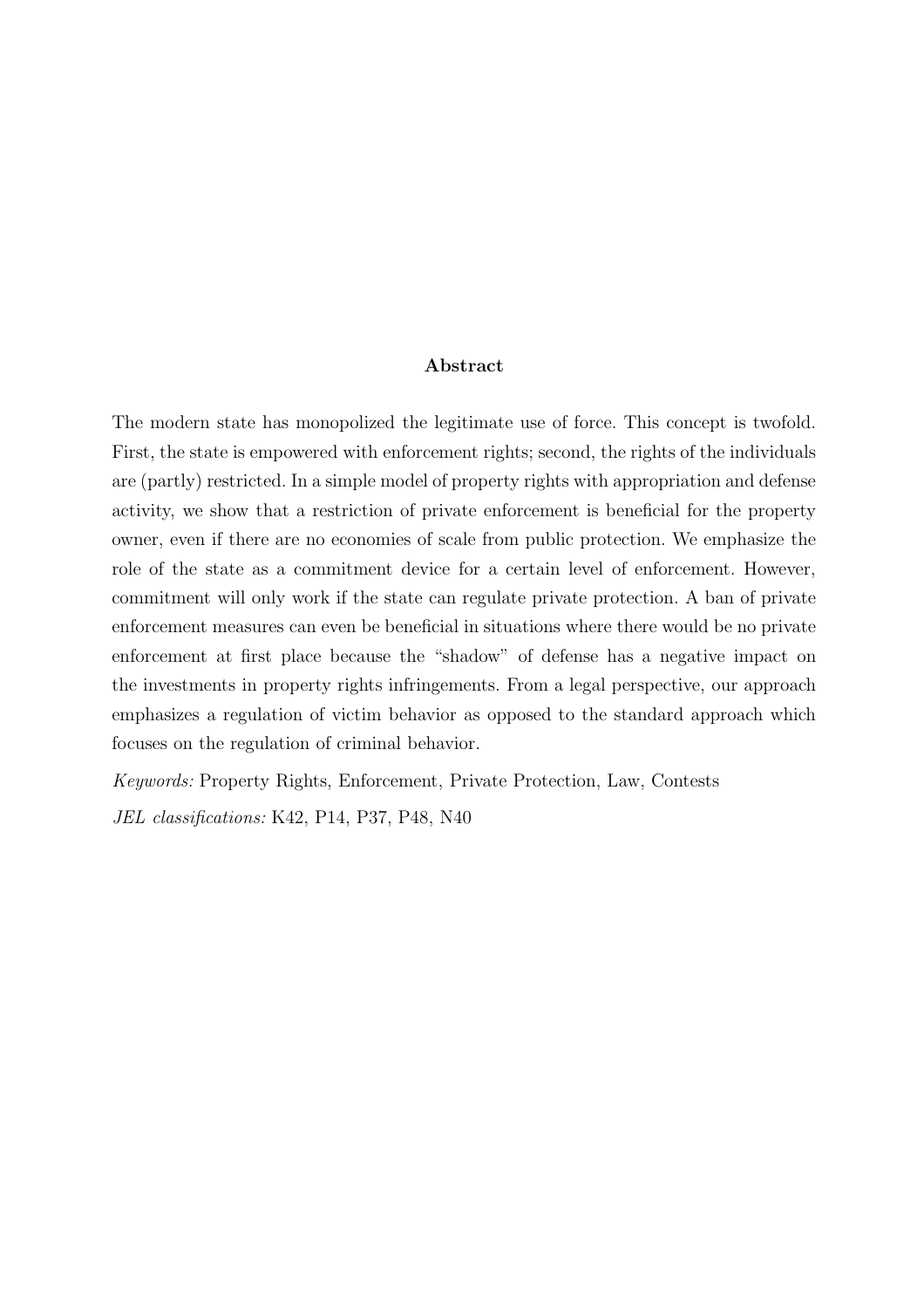### 1 Introduction

*So the nature of War, consisteth not in actuall fighting; but in the known disposition thereto -* Hobbes, Leviathan, Chapter 13

The modern state has monopolized the legitimate use of force (Weber, 1919). It protects the property rights of the people and it limits private enforcement. Weber's concept of the monopoly on the use of force has been important in philosophy of law and political philosophy despite the fact that – or maybe exactly because – the original statement of the principle has a rather shimmering meaning between a positive observation and a normative claim. Most scholars seem to agree that it can be meaningfully interpreted as a normative principle that allocates the authority to justify physical violence to the state. In the tradition of Thomas Hobbes (1642, 1651), the state's monopoly can be thought of as being based on a social contract and it is necessary to prevent a war of everyone against everyone *(bellum omnium contra omnes)*, but alternative concepts of a social contract also fit into this line of argumentation.

In the Early Middle-Ages, feuds paired with theft and robbery were a major concern in Europe, leading to several attempts to restore peace through the laws of "Landfrieden". The first step was to declare theft to be illegal, i.e., to assign formal property rights and to sanction violations. However, this was not enough for a peaceful environment to emerge. An important restriction was to limit private enforcement which included punishment and self-justice (Kaufmann 1978). According to today's understanding of the state's enforcement monopoly, it is also an important feature that punishment and retribution are not in the hands of individuals. However, the state's monopoly goes further and includes a prohibition of violence more generally.

Feuds were not only an expression of self-justice, but they were closely connected to the protection of property and repossession of goods. Oftentimes, feuds were allowed only if a right could not be legally enforced. Attempts of legal enforcement failed in the Middle-Ages due to the lack of a strong centralized authority. As a consequence, a great part of the resources were used for appropriation and defense, not for production. From an economic perspective, the main role of restricting feuds may have been to divert resources from conflicts to productive activity. Consequently, prohibitions were extended to investments in potential conflicts, not only to conflicts as such. For example, the law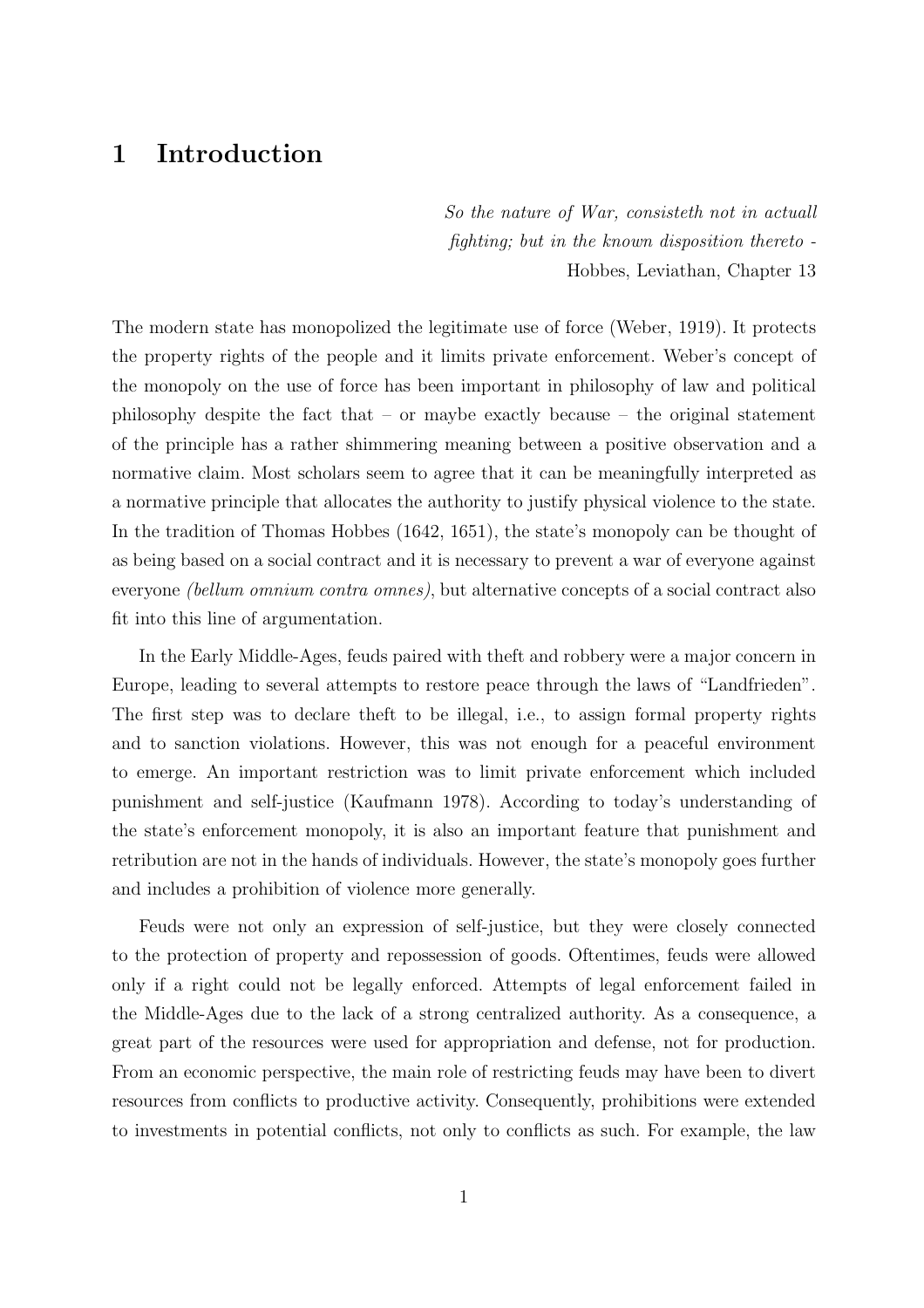of 1152 by Friedrich I included a prohibition of weapons for farmers, the Bavarian law of 1244 prohibited carrying concealed knives (Holzhauer 1978).

Weber does not exclude that the actual application of violence can be delegated to individuals in defense of one's self or property, which – bringing the statement close to a tautology without a theory of centralized versus decentralized law enforcement – gives the principle more the character of a paradigmatic statement about the nature of the state. We can therefore distinguish between two conceptual views of the concept of a monopoly of force, one referring to the *legitimization* to the use of (physical) violence without reference to the actual execution of rights enforcement, and the other refering to this latter aspect of the execution or *production* of rights. We call the two views 'legitimization' and 'production' of law enforcement, and it is exactly this latter view that has been mostly neglected in the literature so far, despite its obvious importance for the evaluation of institutional arrangements of law enforcement in practice.

To give an example, the delegation of private enforcement to the government is a highly disputed issue when it comes to the private possession of firearms. The legal debate circulated around the question whether the Second Amendment to the United States Constitution protected an individual right to carry guns. Generally, U.S. state laws restricted the individual right to carry guns and many believed that states in fact had a wide discretion to do so. Even with these laws in place, the United States was much less restrictive towards its citizens than European countries which widely prohibit the private possession of guns. Wimmer (2003) brings this contrast to the point: *"Whereas the European state had been quite successful in its history in forbidding the (private) ownership of weapons or to carry arms (openly), that is, in its attempt to disarm its populations, in the United States exactly this has not been the case [...]."* The United States' approach has recently been strengthened through two decisions by the Supreme Court. In 2008 and 2010, the Supreme Court held that the Second Amendment protected an individual right which could not be limited by state and federal laws unless there was a clear justification (District of Columbia v. Heller, 2008, McDonald v. City of Chicago, 2010). As a consequence, some state legislation was declared unconstitutional, including a law that restricted the possession of firearms by ex-felons (Britt v. North Carolina, 2009). Other state laws that restricted the private use of guns were upheld, including laws that restricted the unlicensed possession of firearms (People v. Perkins, 2009, Hamblen v. U.S., 2009), guns with obliterated serial numbers (U.S. v. Marzzarella 2009), juvenile possession (U.S. v. Rene, 2009). How much discretion federal and state legislators have remains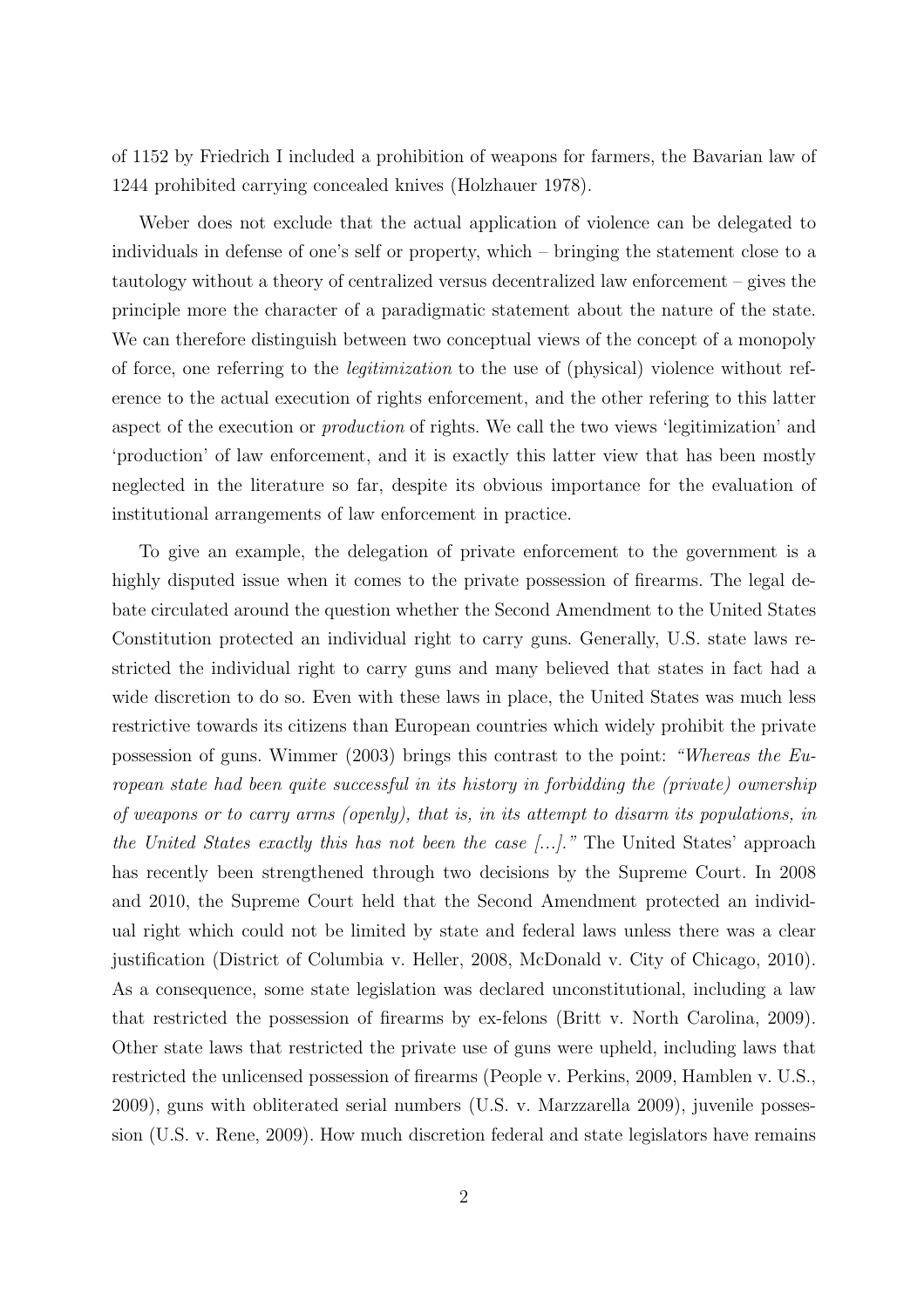unclear (Levy, 2010, Bone, 2010, Volokh, 2009). Apart from the doctrinal legal discussion (Rosenthal, Malcolm, 2010), many scholars have advanced economic arguments for and against gun control (Donohue, 2004).

The discussion on the delegation of powers has a lot of aspects, including whether Weber's view with respect to the legitimization of law enforcement is appropriate for a state with a potential of a democracy to turn into a tyranny. There are good reasons to take the problem of abusing power seriously because history is full of examples of states whose leaders could – to paraphrase Oscar Wilde – resist everything except the temptation to turn their power against their own citizens.<sup>1</sup> However, in this paper we focus attention on the role of limitations of private measures of law enforcement like private armies and gun control laws for the efficiency of (property) rights enforcement. This should provide us with a better understanding of whether the legitimization view of Weber's principle leverages onto an efficiency argument supporting a monopoly of violence in the *actual enforcement* of (property) rights. Our approach is not limited to the discussion of gun control. The more general question is one of self-defense which many state constitutions consider to be an inalienable right, however, with certain restrictions (Volokh, 2007). The law is much more restrictive with regard to self-help actions, such as the private repossession of goods. Under the Uniform Commercial Code, a secured party may, on default, take possession of the collateral without any judicial process; however, this may not cause a "breach of peace" (§ 9-503). Among other examples, on the patent front, Boldrin and Levine (2002) argue that more time and energy seems to be spent on nuisance and defensive patenting of the obvious than on innovation. This is a form of private enforcement of property rights that, according to Boldrin and Levine, is inefficient. Corporations that own digital rights have made huge defensive investments in the past decade that have "provoked an arms race with hackers that continues to escalate" (Bridy, 2009) and even those that favor selfhelp measures regarding digital products have drawn analogies to warfare (Dam, 1999). After enormous investments were made into fighting P2P file-sharing (e.g., Napster) the scene seems not to have changed. The Economist (2008) reports that for every song that is purchased legally, twenty songs are downloaded illegally. Generally, private investments in security exceed public expenditures on the prevention of crime by far (Shavell, 1991). With reference to a Hobbesian state of nature, it has been emphasized that the enormous costs of conflicts come from armament, i.e., a diversion of productive resources to preparing for a potential war; consequently, the nature of a war does not lie in an actual combat

<sup>&</sup>lt;sup>1</sup>For brief overviews, see Mueller, 2003, 380-383, and Dixit, 2004, 138-143.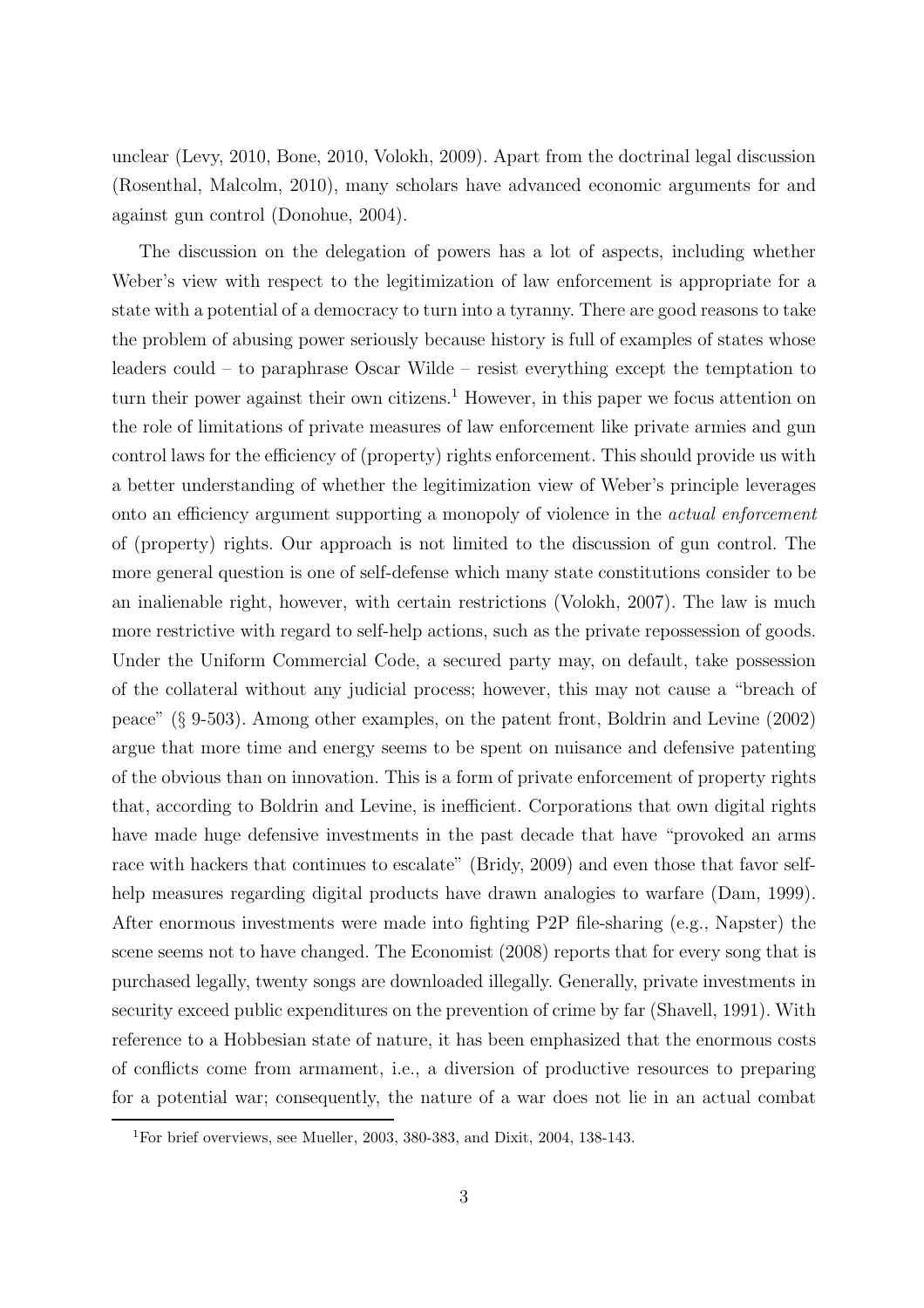operation (Kersting, 1996). Is it possible that a monopoly on violence that extends to the actual enforcement of rights which includes a restriction of the individual's ability to self-defend against rights infringements is beneficial from a welfare point of view (and even for rights owners)?

In this paper, we give the idea of a state's monopoly a specific meaning and interpret it not only as a principle that grants the legitimization, but its actual use of force to the state (the 'production' view). In this sense, it establishes an important nexus between the use of force as legitimating concept to a theory that helps to understand better in which fields the execution of its use may not or may be delegated to the individuals. In order to do so, we have to specify the "technological" production of property rights, and we thus borrow from the literature on endogenous property rights that highlights the contest-nature of property-rights enforcement.<sup>2</sup>

From the point of view of efficient property-rights protection, at least two arguments can potentially justify the centralization of enforcement activities (Barzel 2002). First, there may be economies of scale to or public-goods aspects of public enforcement (Tullock 1967, Konrad and Skaperdas 2010), such that, e.g., a police officer who is responsible for an entire neighborhood is preferable to security guards for every individual. Second, private enforcement may have negative externalities, such that, e.g., a private security guard may increase the likelihood of theft on the part of the neighbor (Clotfelter 1978, Polinsky 1980).

We advance a third argument that emphasizes the concurrence of state enforcement and restrictions on private enforcement. The state acts as a commitment device which allows to commit to a certain level of enforcement.<sup>3</sup> However, commitment will not work

 ${}^{2}$ For a recent survey of this literature, see Corchón (2007) and Garfinkel and Skaperdas (2007).

<sup>3</sup>Despite its popularity in the social sciences, recent research has shown that commitment on effort levels is a fragile concept. Bagwell (1995) argues that commitment includes an action by a first mover, and the observability of this action for the followers. For sequential games with perfect information, he shows that commitment in the above sense may have no value if the first mover's action cannot be perfectly observed. By contrast, Maggi (1999) argues that commitment has positive value in case players have private information and the follower's strategy is potentially informative. Morgan and Várdy (2007) develop a similar argument to Bagwell's and show that commitment to certain effort levels is impossible if the players face arbitrarily small but positive observation costs and thereby provide a powerful argument in favor of using a protocol where players make simultaneous effort choices. What distinguishes our approach from Bagwell's and Morgan and Vardy's is not so much the model structure but the narrative because the informational content of a signal sent by a Stackelberg-leader "state" is different to the informational content of a signal sent by a Stackelberg leader of otherwise hierarchically indistinguishable players. We think that it is in fact one of the key aspects of the nature of the state that its investments in defense are common knowledge to its citizens and that its actions suffer to a lesser extent from non-observabilities in either the Bagwell or the Morgan and Várdy sense, a fact that enables commitment in the first place.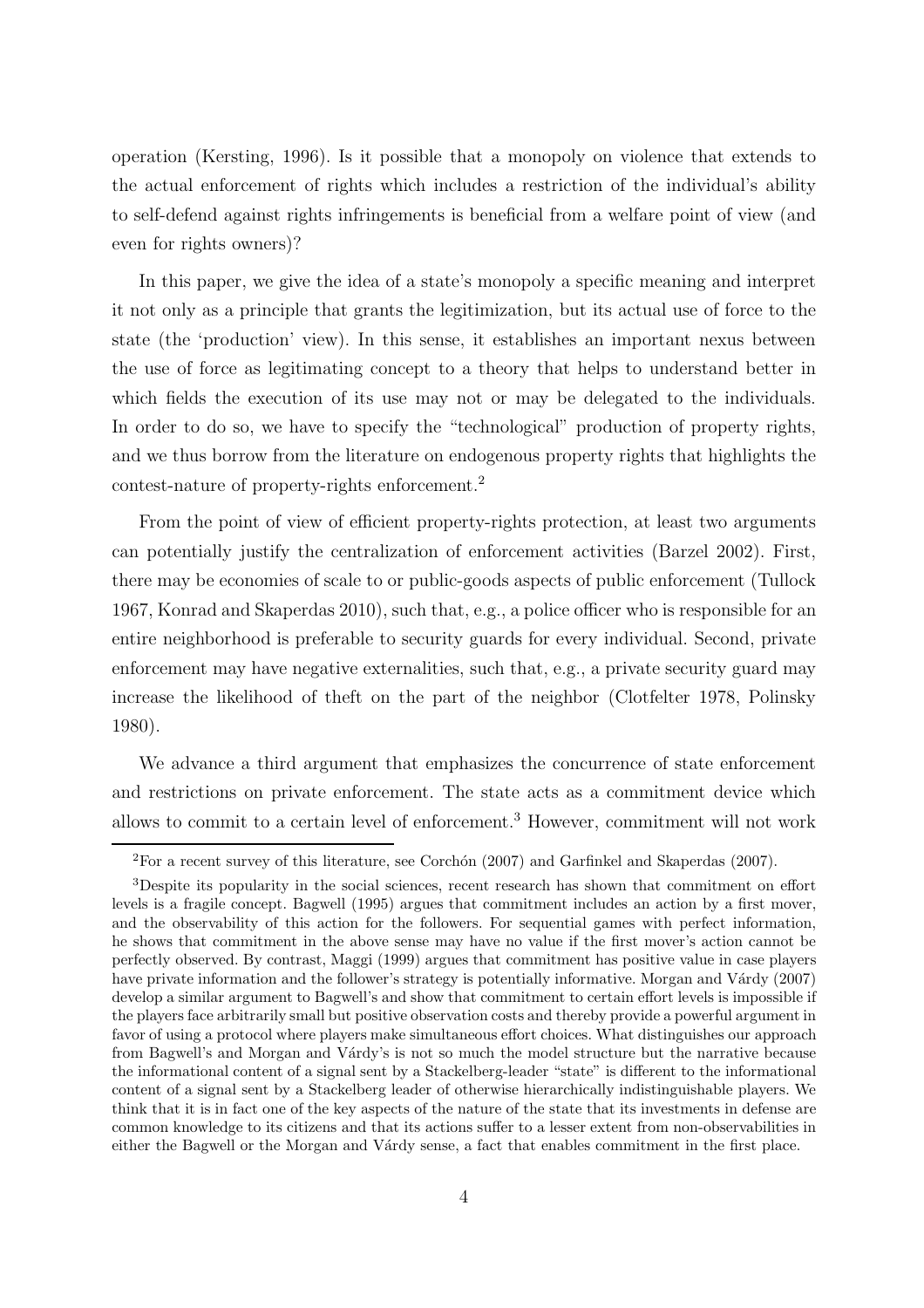perfectly if state enforcement is combined with private protection. The reason is that the state will anticipate subsequent private protection, and hence, it cannot commit to an optimal level of enforcement. In order to isolate this effect, we abstract from externalities and economies of scale. For the same reason, we abstract from considerations that support decentralization (self-defense, self-help repossession), such as private information, e.g., with regard to individual preferences, lower costs of private defense technologies, e.g. fleeing, and agency problems, e.g. corruption. Under this framework, i.e. to the extent that considerations of decentralization are negligible, it is optimal for property owners to empower the state with enforcement rights *and* to waive their individual right to private protection. This results holds for all generic sequential structures of the law-enforcement game between the rights owner and a potential party that infringes with those rights; and it is true even if private protection is non-existent in the first place. The mere possibility of private enforcement suffices for an inefficient protection of rights by the state. The "shadow" of defense has a negative impact on the investments in rights infringements.

An application of the state's monopoly is the prohibition of private armies and mercenaries. Intuitively, the direct damages, e.g., the loss of lives, seems to be an important element for such a prohibition. However, these are not the only costs. Our paper emphasizes the costs of investments in attack and defense and the potential for using these resources in a better way. We will develop the economic intuitions for these results throughout the paper.

Most of the literature has focused on public or private enforcement of rights separately. There is a large body of literature studying aspects of public enforcement of law (see Polinsky and Shavell (2000) for an excellent survey). The basic tradeoff explored by this literature is between the costs of enforcement faced by a government authority and the benefits of enforcement, which depend on the gains from a reduced probability of crime and the type of punishment and the associated costs for the potential criminal. However, it abstracts from the possibility of individuals to engage in private counteractions. On the other hand, the analysis of decentralized rights enforcement (or emergence) has been pioneered in the field of law and economics and public economics by Clotfelter (1978), Polinsky (1980), and Shavell (1991), and in the field of the economics of conflict by Bush and Mayer (1974) and Skaperdas (1992). Closely related is the (law and) economics literature on theft (Tullock, 1967, Posner, 1985, McChesney, 1993, Hasen and McAdams, 1997). Clotfelter (1977) focusses on the interplay between public and private enforcement in a situation when both types of goods and services are imperfect substitutes. This line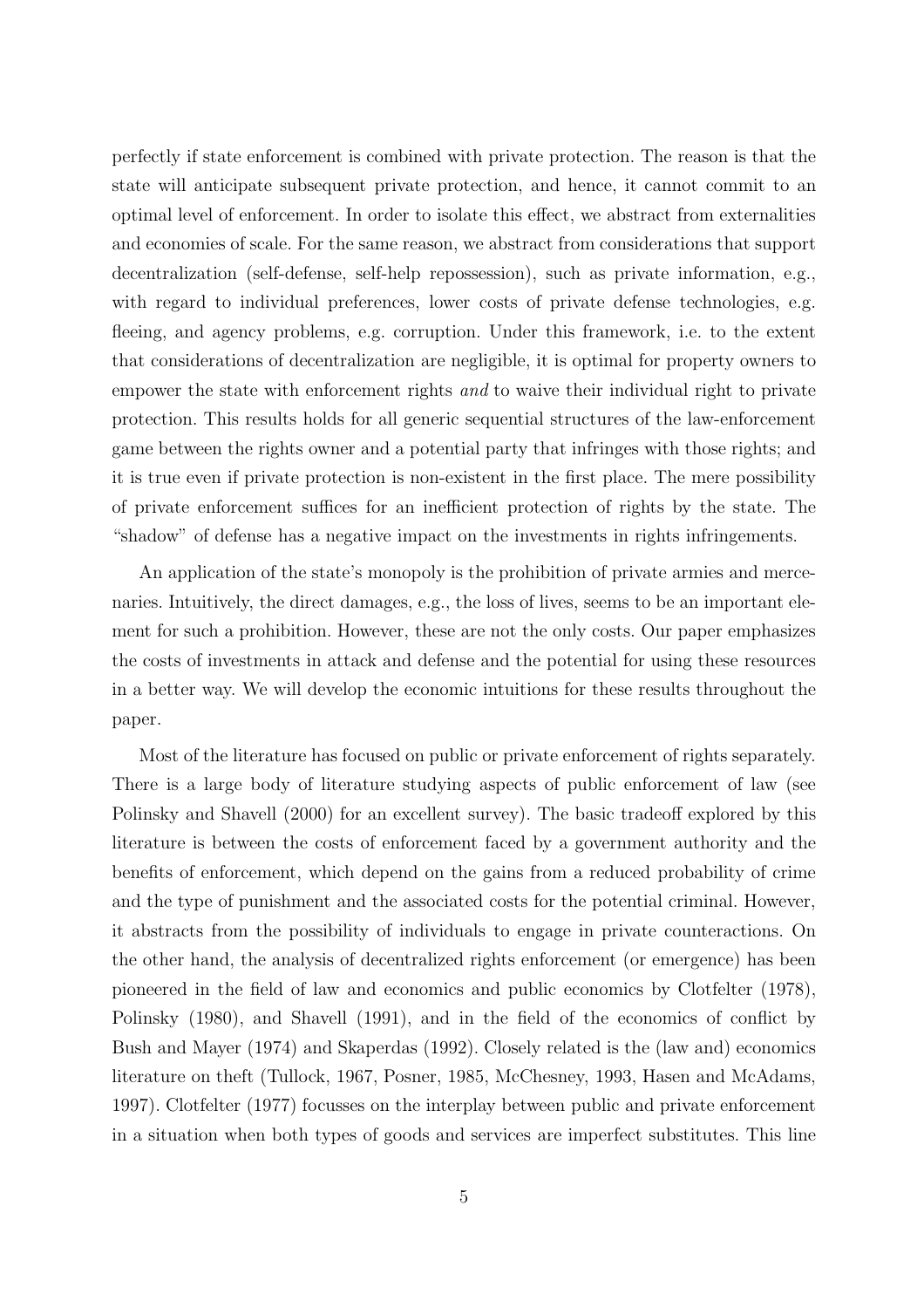of research, however, does not seek to explain why certain centralized or decentralized activities cannot be replicated at the decentralized (centralized) level in the first place. Grossman (2002) develops a theory of the emergence of the state that is related to our approach. According to his view, a ruling elite can commit to overinvestment in lawenforcement compared to the decentralized solution, which guarantees that no individual decides to become a thief. In contrast, our paper shows that the essential contribution of state production of law enforcement is the necessity to commit to lower expenditures compared to the decentralized level, an observation that may be surprising at first but that is in line with casual observations. Wulf (2004), for example, points out that *"[t]he erosion of states and the failure of domestic politics, leading to endemic state weakness and collapse, are conceived by a great number of social scientists as the central cause for war, armed violence and conflict. State collapses give rise to and sustain conflicts, prolong wars and complicate or prevent peace building. The Democratic Republic of Congo and Somalia are used as the classic examples. The most appropriate measure, according to this analysis, is to rectify these deficits by establishing state authority, particularly the state monopoly of force."* If there is no *deus ex machina* that endows a state with a superior technology of defense, the importance of this monopoly must be traced back to some kind of commitment mechanism that allows it to devote less resources to conflict, and this mechanism must be triggered by a joint reduction in arming by both, the defenders and the possible appropriators.

The paper is organized as follows. We introduce the model in Section 2. Sections 3 to 5 are devoted to the derivation and discussion of equilibria under different assumptions about the timing of defensive and appropriative investments. Section 6 concludes.

### 2 The Model

There is a state that formally assigns (property) rights and invests resources in order to enforce them. In spite of enforcement efforts, part of the good protected by a formal (property) right can be misappropriated. Rights owners can invest in additional enforcement. Such enforcement is subject to a contest, where the owner of the right can invest resources that make it more difficult for a person to infringe with those rights (for simplicity we call such a person a thief in the following) and where a potential thief can invest resources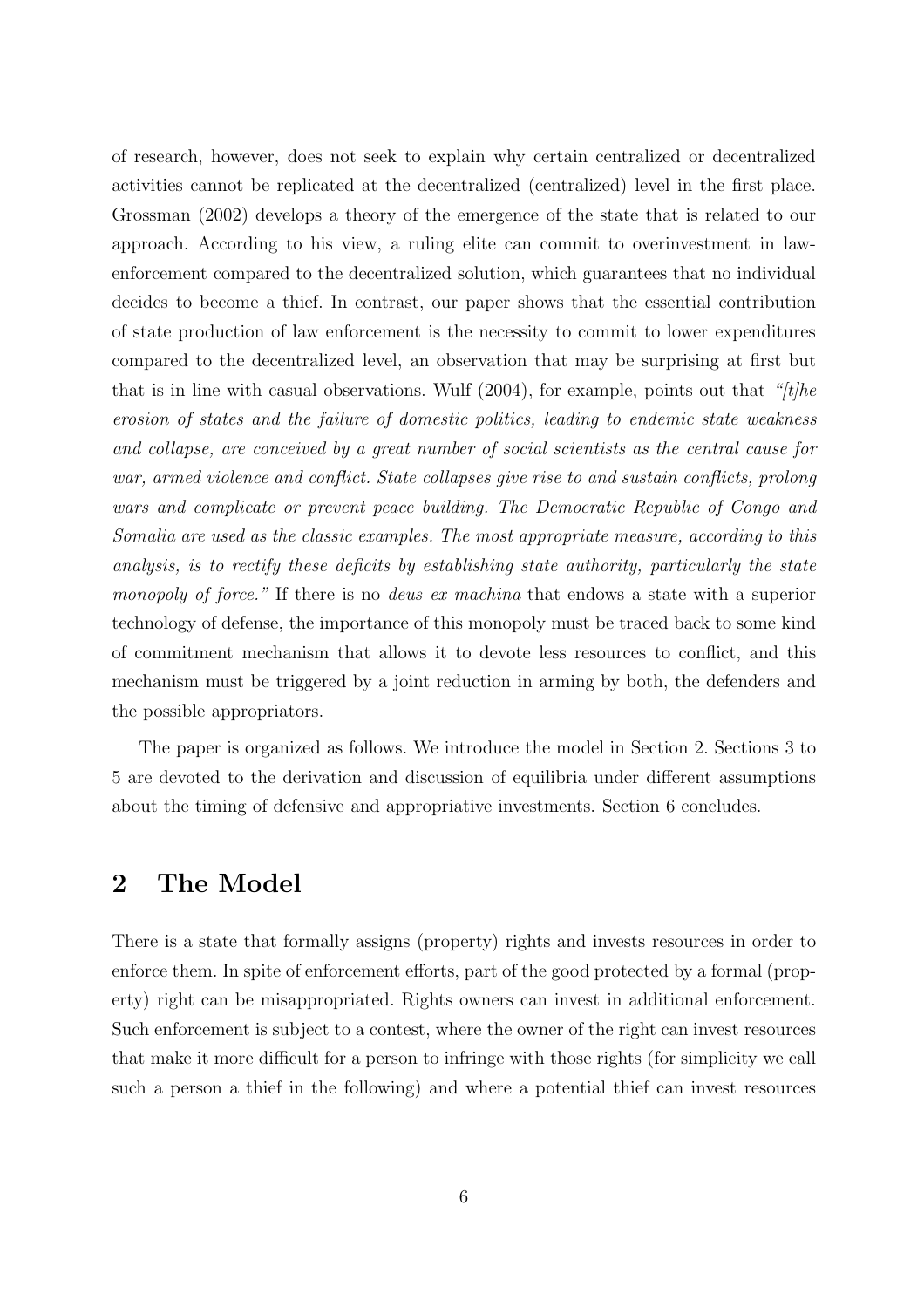that increase the (probability of) success of appropriation.<sup>4</sup>

We assume the following two-player contest. The property owner  $O$  holds a right  $R$ of value R in a good or resource. In addition, she is endowed with L units of a good  $\mathcal L$ that is not due to appropriation and that can be used for consumption,  $c<sub>O</sub> \ge 0$ , and to defend the formal property right,  $d \geq 0$ ,  $d + c_0 = L$ . We call d the investments in *private enforcement of property rights*.

Player T is a potential thief. She is endowed with L units of a good  $\mathcal L$  that is not due to appropriation and that can be used for consumption,  $c_T \geq 0$ , or to appropriate (part of)  $\mathcal{R}, a \geq 0, a + c_T = L$ .

In order to focus on the strategic factors of centralized law enforcement, we analyze a situation where only the property owner can be taxed by the state. This implies that only  $\mathcal L$  but not  $\mathcal R$  can be taxed. This convention increases the burden of proof for the case of a monopoly of violence. Including  $\mathcal R$  in the tax base would have two effects. It would partly shift the tax burden to the thief (which would *ceteris paribus* be unambiguously preferred by the property owner), and it would reduce the net value of the rent, which would calm down the conflict (which would be a positive side effect of centralized, taxfinanced law enforcement). In addition, we assume that the tax is lump-sum. Restricting tax revenues to come from  $\mathcal L$  and the lump-sum nature is clearly not intended to be realistic, but eliminates any difference between the property owner and the state other than its strategic role, which is the effect we want to focus on in this paper. To be more specific, a state C can tax O in order to finance investments in the public enforcement of property rights  $c \geq 0$ . In order to do so, it can use a lump-sum tax t levied on  $\mathcal{L}$ .

Given this assumption and  $c = t$ , O's budget constraint is modified to  $d + c<sub>O</sub> = L - c$ . In addition, the state can regulate the private enforcement of property rights by setting a cap  $\bar{d} \geq 0$ , such that  $d \leq \bar{d}$  has to be respected by O. This assumption builds on the intuition that it is easier to regulate investments in the defense of property than in its appropriation. An example would be gun-control laws that have a stronger effect on the ability to carry guns as a defensive measure than on the ability to carry guns as a measure to appropriate property from others (and which is therefore an illegal activity in the first place). Another example would be the prohibition of private armies. All these defensive investments have in common that they are supposed to defend a legal activity that is easier to monitor and control than the illegal activity to appropriate property

<sup>4</sup>See Garfinkel and Skaperdas (2007) for a survey of and Denter and Sisak (2010) for a recent important contribution to the contest-theoretic literature on the enforcement of property rights.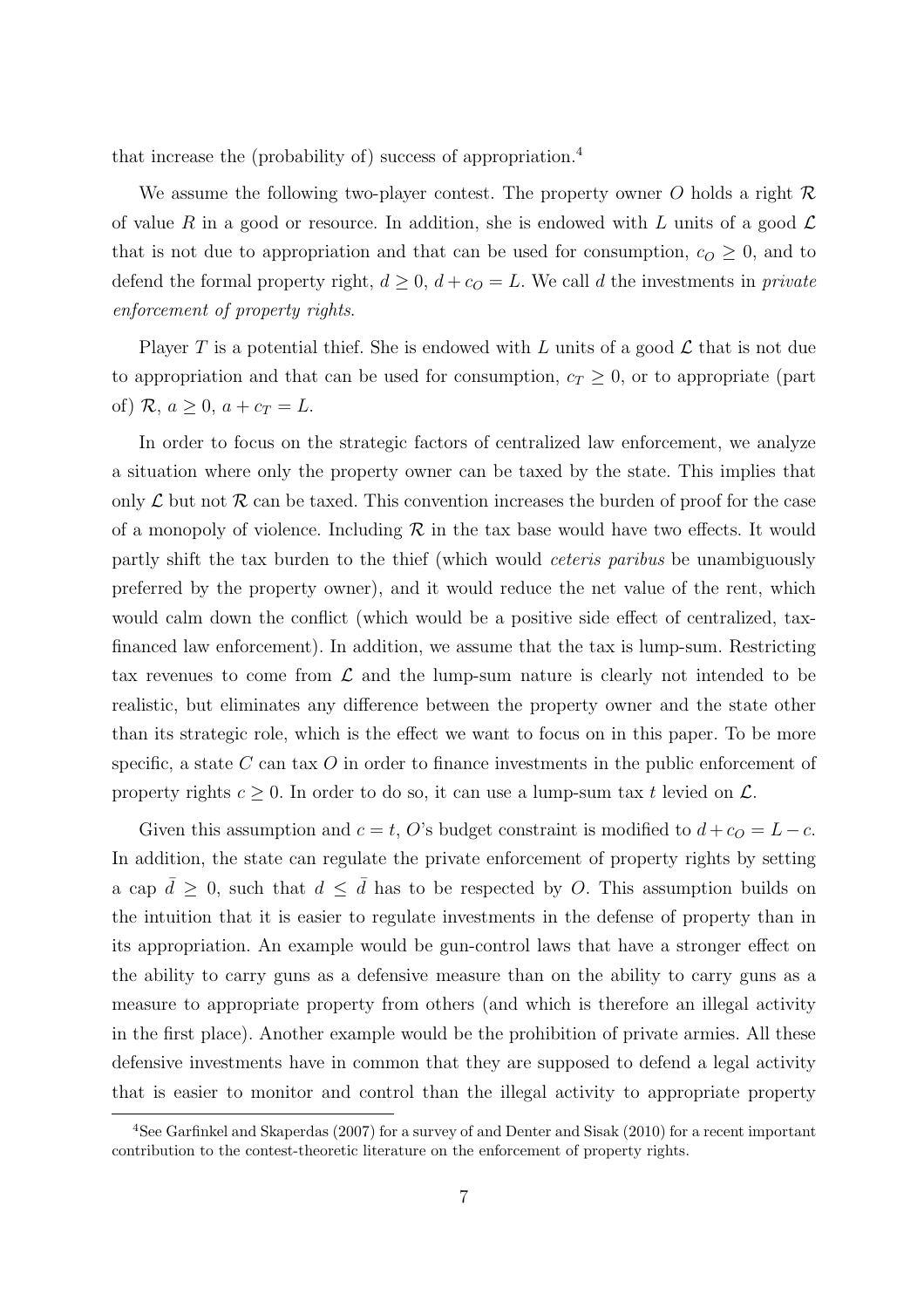rights. Generally, a regulation of investments through taxes could be easier targeted at legal activity. Unlike many who focus on the regulation of appropriative activity, i.e., the activity of the offender, and assumes defensive activity to be unregulated, we emphasize the regulation of defensive activity. Even though the idea of restricting private protection is not completely novel,<sup>5</sup> the approach has been widely overlooked in the literature.

We assume that the only difference between private and public enforcement of property rights is the ability of the state to commit to a certain investment level c. The state is therefore seen as a commitment device that, if credible, allows to overcome certain dilemmas of (simultaneous) decentralized decision-making.<sup>6</sup> This implies that we make the assumption that  $C$  and  $O$  have access to the same type of enforcement technology such that their investments are perfect substitutes.

Given a tuple  $\{c, d, a\}$ , the probability of appropriating (defending) the good  $\mathcal{R}$  or the fraction of  $R$  that is successfully appropriated (defended against appropriation) is given by the Tullock contest-success function (Tullock 1980). <sup>78</sup>

$$
p(c, d, a, \theta) = \begin{cases} \frac{c+d}{c+d+\theta a}, & c+d+a > 0\\ 1, & c+d+a = 0 \end{cases}
$$
 (1)

Property rights are *secure* if  $p(.) = 1$  and *insecure* if  $p(.) < 1$ .  $\theta$  measures the relative effectiveness of appropriation compared to defense. It reflects the technological aspect of law enforcement. A high value of θ *ceteris paribus* implies that it is difficult to deter thieves from stealing which is common for the protection of intellectual property. A low value implies that it is relatively easy to deter thieves from stealing which is typical for

<sup>5</sup>See Shavell's brief discussion in his conclusion (Shavell 1991)

 $6$ See Bowles (2006), Part 1, for a comprehensive discussion. See also Shavell (1991), who assumes that individuals can commit to a certain level of precaution collectively. Following Schelling (1960), the idea of commitment has become popular in the social sciences. The prerequisites for successful delegation are still highly disputed in economic theory. Bagwell (1995) has shown that commitment may have no value if the first mover's action is imperfectly observed, even if the noise is slight. The result is established in a game without asymmetric information about players' types, which implies that the signal to the follower is not informative. Maggi (1999) shows that private information by the leader of a parameter that is not directly relevant to the follower (but indirectly by strategic interdependence) can reestablish the value of commitment because not the signal received by the follower is potentially informative and the leader may make use of this fact.

<sup>7</sup>Together with the perfectly discriminating contest-success function (or all-pay auction), the Tullock function is the most widely accepted workhorse in contest theory. See Garfinkel and Skaperdas (2005) and Konrad (2009) for surveys and Skaperdas (1996) for an axiomatic characterization of this function. For a different approach tailored to gun control, see Donohue and Levitt (1998).

<sup>&</sup>lt;sup>8</sup>Given that both players are assumed to be risk-neutral, it does not matter whether we give  $p(.)$  a deterministic or a probabilistic interpretation.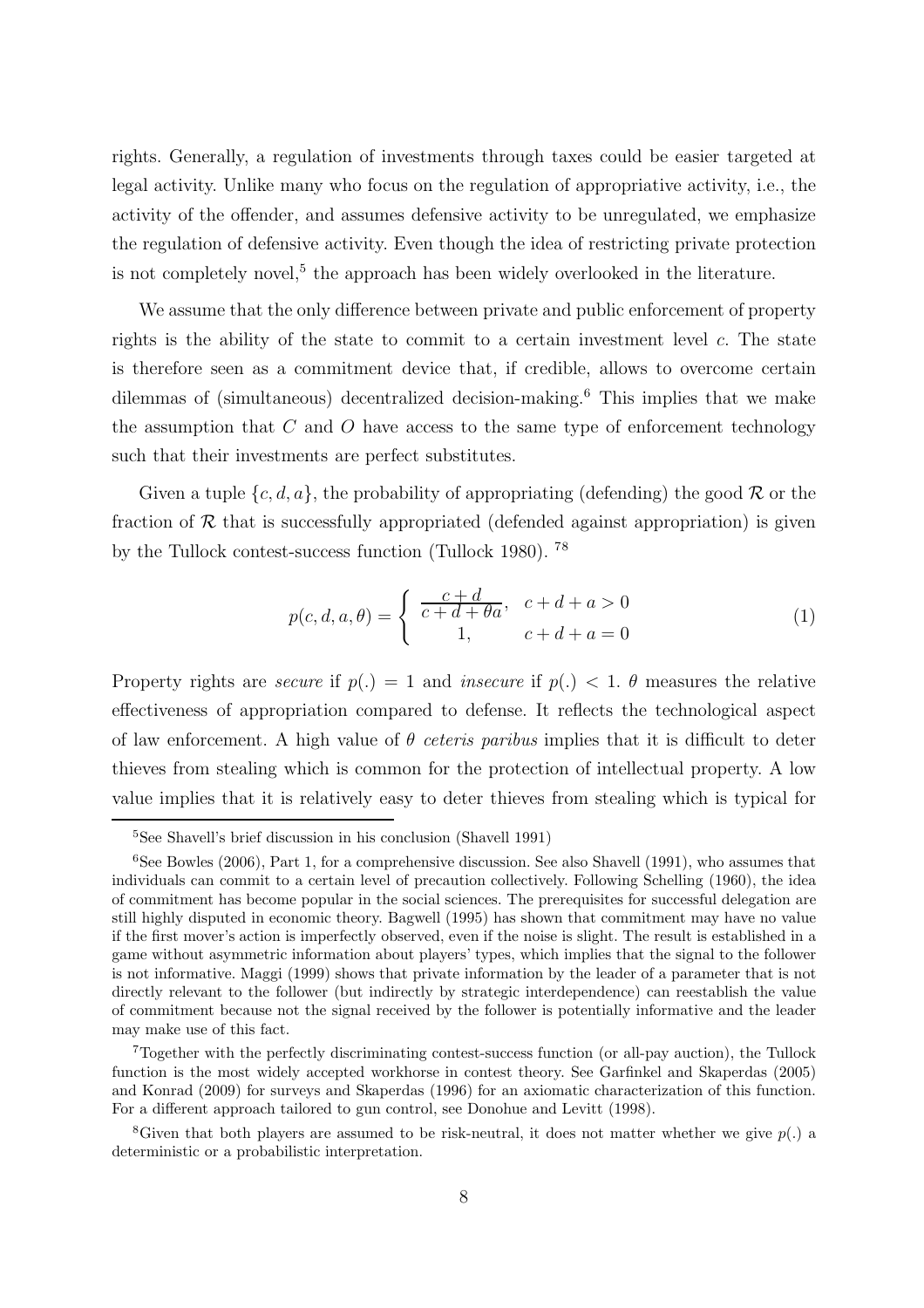real estate because the good is immobile and rights are easy to verify. Both individuals are risk-neutral so that their utility can be represented by the functions

$$
u_O(c, d, a, R, L\theta) = p(c, d, a, \theta)R + L - c - d,u_T(c, d, a, R, L\theta) = (1 - p(c, d, a, \theta))R + L - a.
$$
 (2)

O and T cannot spend more than their endowment,  $L - d - c \geq 0$  and  $L - a \geq 0$ , and we assume that L is sufficient to make sure that the constraints are not binding in equilibrium.

Given that we focus on the state as a commitment device, we assume that it maximizes the utility of  $O$  only. This approach reflects the fact that, typically, a state is not concerned with protecting unlawful activity, and – from a theoretical perspective – increases the burden of proof for the case of monopoly of violence.<sup>9</sup> Also, it allows us to focus on the regulation of defense investments. We also assume that the state can commit to a certain level of investment. This structure portrays a situation where conflicts between property owners and potential thieves take place within an established institutional environment where police and a court system exist already, an assumption that is natural for the questions we have in mind. However, the sequence of moves between owner and thief is unclear and context dependent. There are three generic situations that can be distinguished and that will be analyzed in the paper.

- A simultaneous determination of d and a is a natural assumption in cases like selfdefense and in cases where investments of the other party are not observable when making one's own investments. We analyze this situation using the following game structure: at stage 1, the state determines a tuple  $\{c, \bar{d}\}\$ . At stage 2, O and T simultaneously determine d and a.
- A sequential determination of d and a with O moving first is most appropriate in situations where the owner develops and integrates defensive measures into products, which is the case for example with houses (alarm systems, fences, locks). We analyze

<sup>9</sup>A state that maximizes, for example, a (weighted) sum of agents' utilities could have an incentive to regulate private enforcement in order to redistribute between  $O$  and  $T$ . Using insecure property rights as a means to redistribute between different individuals is a totally different legitimization of a monopoly of violence that raises deep philosophical as well as legal issues that are beyond the scope of this paper. Alternatively, our model could be interpreted as focussing on two different roles (owner and thief) individuals play in different contexts. This interpretation would make it difficult to exclude the utility from illegal activities from individual utility.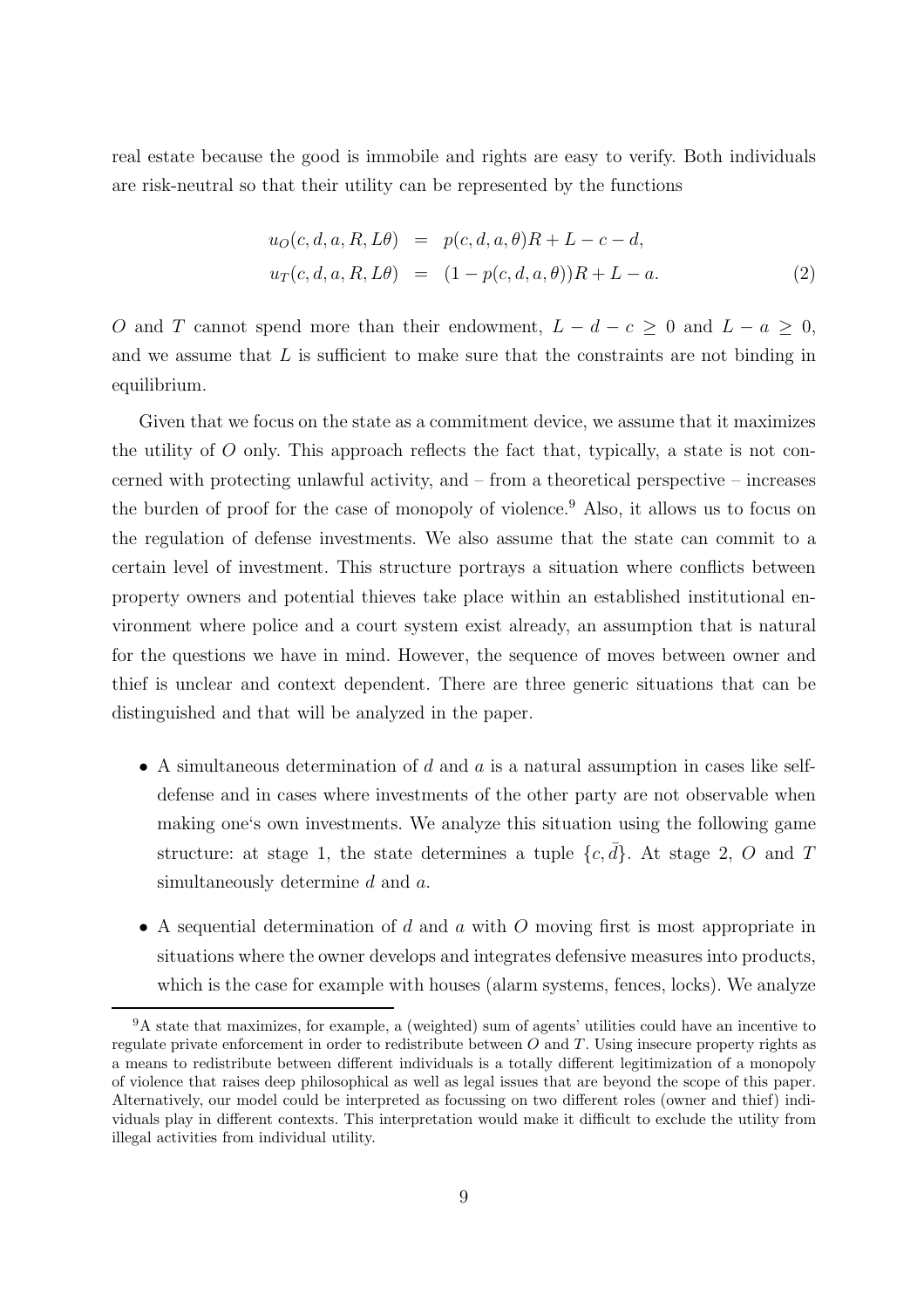this situation using the following game structure: at stage 1, the state determines a tuple  $\{c, \bar{d}\}$ . At stage 2 O sets d and at stage 3 T sets a.

• A sequential determination of  $d$  and  $a$  with  $T$  moving first seems to be most relevant in cases where property rights have to be established in an environment where potential appropriators have already invested into certain skills or technologies before a single owner can start protecting herself. It also reflects cases like self-help repossession where the property owner seeks to regain his good without court intervention. We analyze this situation using the following game structure: At stage 1, the state determines a tuple  $\{c, d\}$ . At stage 2 T sets a and at stage 3 O sets d.

### 3 Simultaneous determination of defensive and offensive activities

We first analyze a world without any regulation on private enforcement  $(\bar{d} \to \infty)$ . This approach allows us to understand better the role of a cap on private law enforcement. Solving the game through backward induction yields the following result (as explained in the Appendix), where  $e(\theta) = (c^*(\theta), d^*(\theta), a^*(\theta))$  is the combination of choices on the equilibrium path:

$$
e(\theta) = \begin{cases} c^* = R/(4\theta), d^* = R(\theta/(1+\theta)^2 - 1/(4\theta)), a^* = (\theta R)/(1+\theta)^2 & \text{if } \theta > 1\\ c^* = R/(4\theta), d^* = 0, a^* = R(1/\theta - 1/(2\theta^2))/2 & \text{if } 0.5 < \theta \le 1\\ c^* = \theta R, d^* = 0, a^* = 0 & \text{if } \theta \le 0.5 \end{cases}
$$
(3)

Figure 1 illustrates these findings. If  $\theta \leq 0.5$ , appropriation is relatively difficult, which implies that public enforcement is sufficient to deter appropriation completely. Deterring appropriation is costless if  $\theta = 0$  because the thief has no possibility to appropriate successfully. Public enforcement is increasing in  $\theta$  because it is becoming increasingly tempting to start appropriation, which implies that the amount of resources that have to be invested to deter appropriation has to become larger the larger  $\theta$ . At  $\theta = 0.5$ , the regime changes. If  $\theta \in (0.5, 1]$ , appropriation is still relatively difficult, but deterrence is now so expensive that it is better to accept a certain degree of appropriation. Hence, total public investments in appropriation go down again. However, these investments are still sufficient to deter the owner of the good to start investing in the private enforcement of her rights. At  $\theta = 1$ , there is an additional regime change. At this point, appropriation has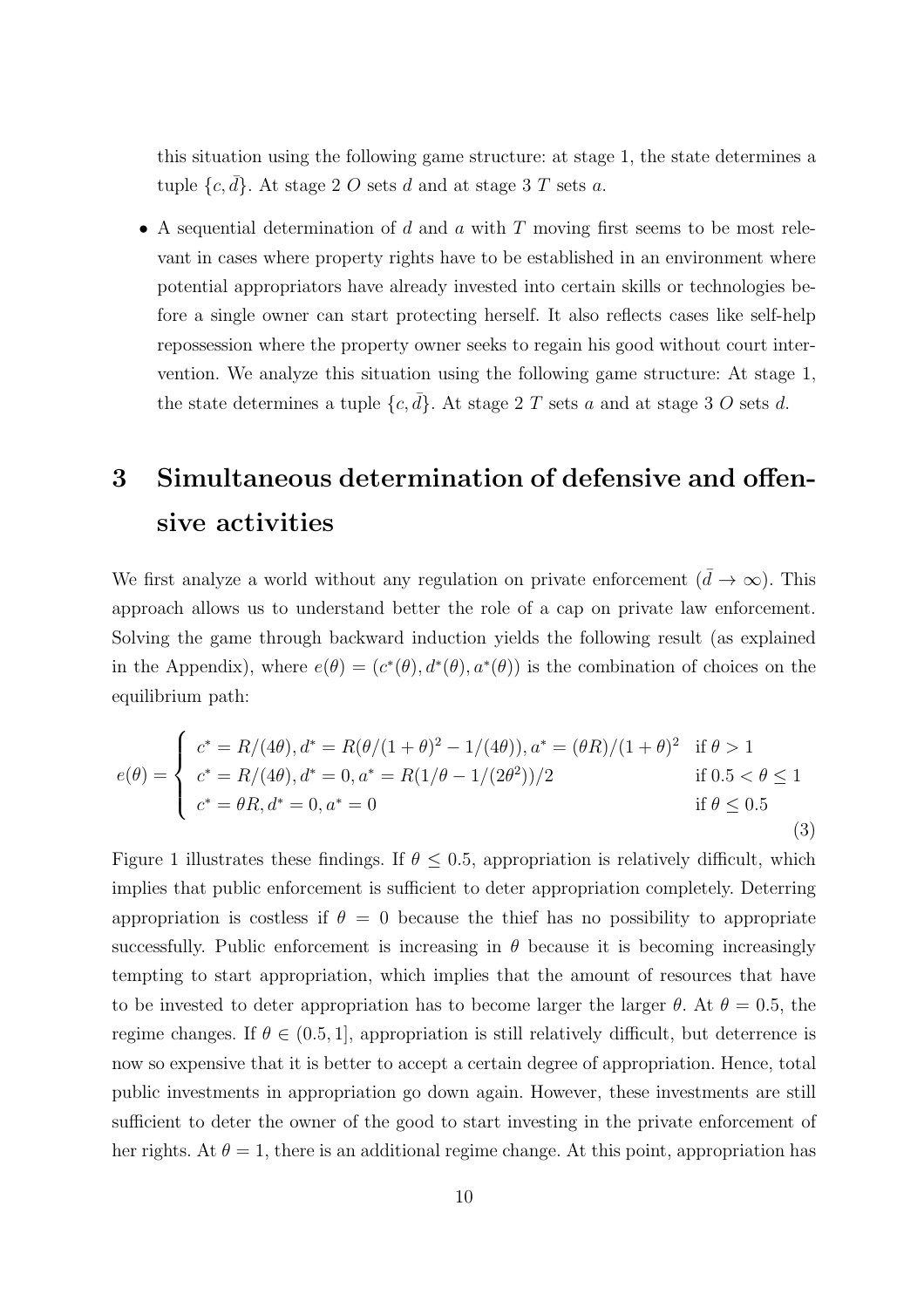

Figure 1: Public and private investment in the enforcement of property rights for different levels of  $\theta$ .  $(L = 1, R = 1)$ 

neither a handicap nor an advantage compared to defense. For  $\theta > 1$ , the solid graph gives the amount of centralized investment in law enforcement. This amount is insufficient to prevent O from engaging in private enforcement activities. The sum of public and private enforcement investments is given by the dashed graph, which shows that the owner would engage in additional enforcement activities (equal to the vertical difference between the upper and lower graph) if this were possible.

What is the economic rationale for this behavior, and how do we evaluate it? The role of the state as a commitment mechanism crucially depends on the relative effectiveness of stealing. If appropriation is relatively difficult compared to defense, the effect of this commitment is that there are secure property rights and exclusively publicly enforced property rights. However, if appropriation is relatively easy, the committed level of law enforcement appears to be insufficient from the point of view of O. Hence, she will start investing in private law enforcement. However, the welfare consequences of this increase in private enforcement are negative, even from the point of view of O (who would prefer to commit to zero defense but cannot). This apparently paradoxical conjecture is supported by a comparison in utility levels. In equilibrium, the indirect utility of  $O$  in Regime 3 is equal to

$$
V_O(\theta, R, L) = \frac{R}{(1 + \theta)^2} + L.
$$
\n(4)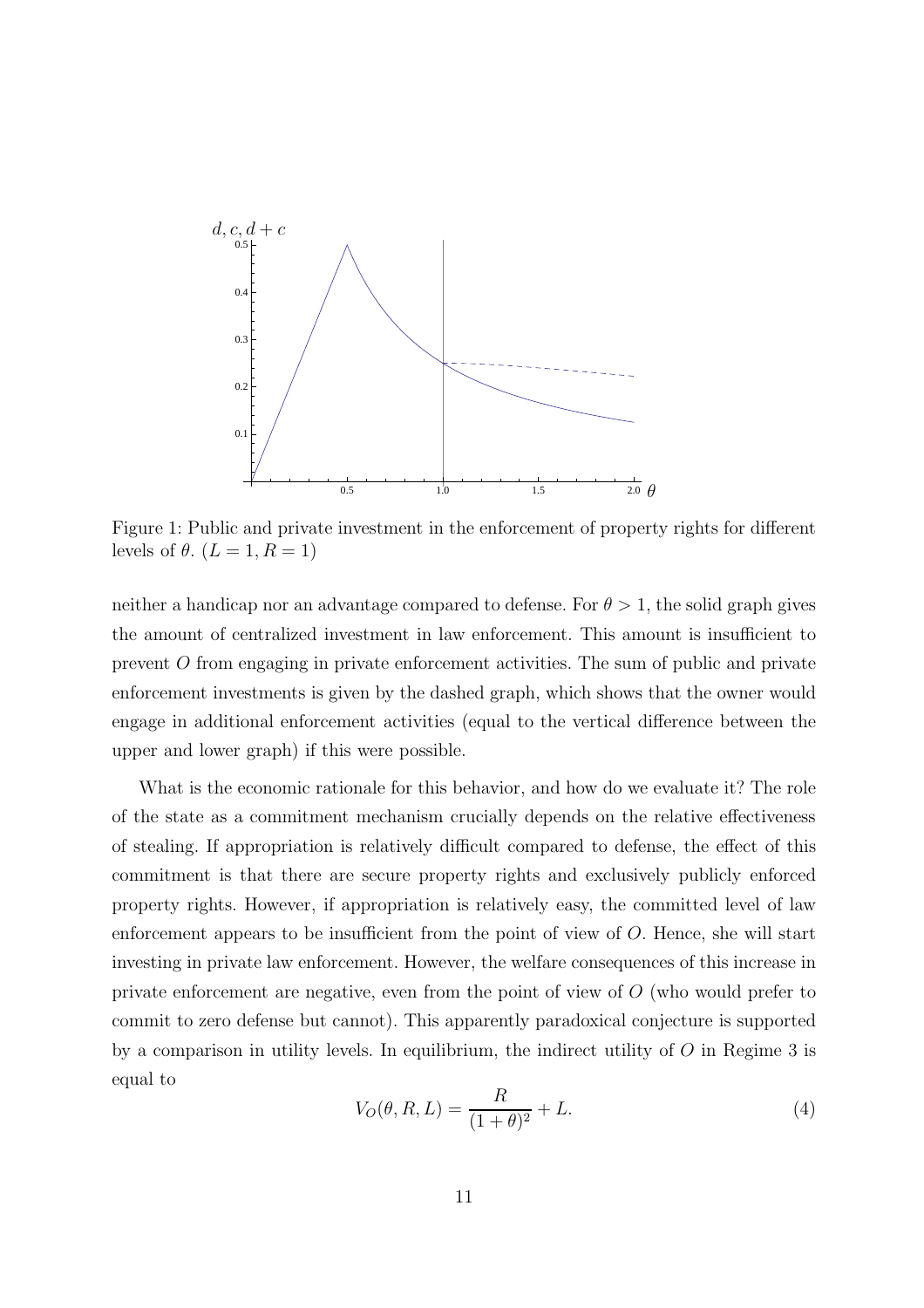The indirect utility of O in case that she would invest  $d = 0$ , however, would be

$$
V_O(\theta, R, L \mid d = 0) = R/(4\theta) + L,\t\t(5)
$$

which is unambiguously larger in the relevant parameter range. This result allows it to determine immediately the role of a cap  $\bar{d}$  on private investments in enforcement.

**Proposition 1** *. Banning private enforcement,*  $\bar{d} = 0$ *, increases the utility of the property owner* O*.*

**Proof.** 
$$
\Delta_O =: V_O(\theta, R, L) - V_O(\theta, R, L \mid d = 0) = -\frac{R}{4} \left( \frac{(1-\theta)^2}{\theta(1+\theta)^2} \right) < 0.
$$

The reason for this inefficiency is as follows. As far as private enforcement occurs  $(\theta > 1)$ , we are in a situation where d and a are strategic complements, which implies that the state can reduce a by a reduction in total investments  $c+d$ . This effect, however, is neglected by O. The commitment effect of the state is not perfect if it cannot control private enforcement investments by O. Hence, the Nash equilibrium of the complete game includes an enforcement monopoly of the state,  $\bar{d} = 0$ . A large  $\theta$  represents a fight over digital products and it is exactly in this case that a limitation of defensive investments is suggested in the literature (e.g., Lunney 2001).

It is in the interest of rights owners if their rights are restricted. Individuals will retain their powers if there are economies of scale from private enforcement. For example, the use of violence for matters of self-defense is allowed to the extent that it is necessary. In case of an immediate threat, the state cannot protect an individual, or state protection would require investments that are prohibitively high. Also, it is typically not allowed to use force that is deadly to humans in order to protect property. There is a "duty to retreat" outside one's home instead of using lethal force if retreat is safe (Volokh, 2007).

### 4 Sequential determination of defensive and offensive activities, defender moves first

In this case,  $O$  determines  $d$  at stage 2, and  $T$  determines  $a$  at stage 3. We are looking for subgame-perfect Nash equilibria of this game. The solution of this game can be trivially deduced from the analysis of the last section because the sequential structure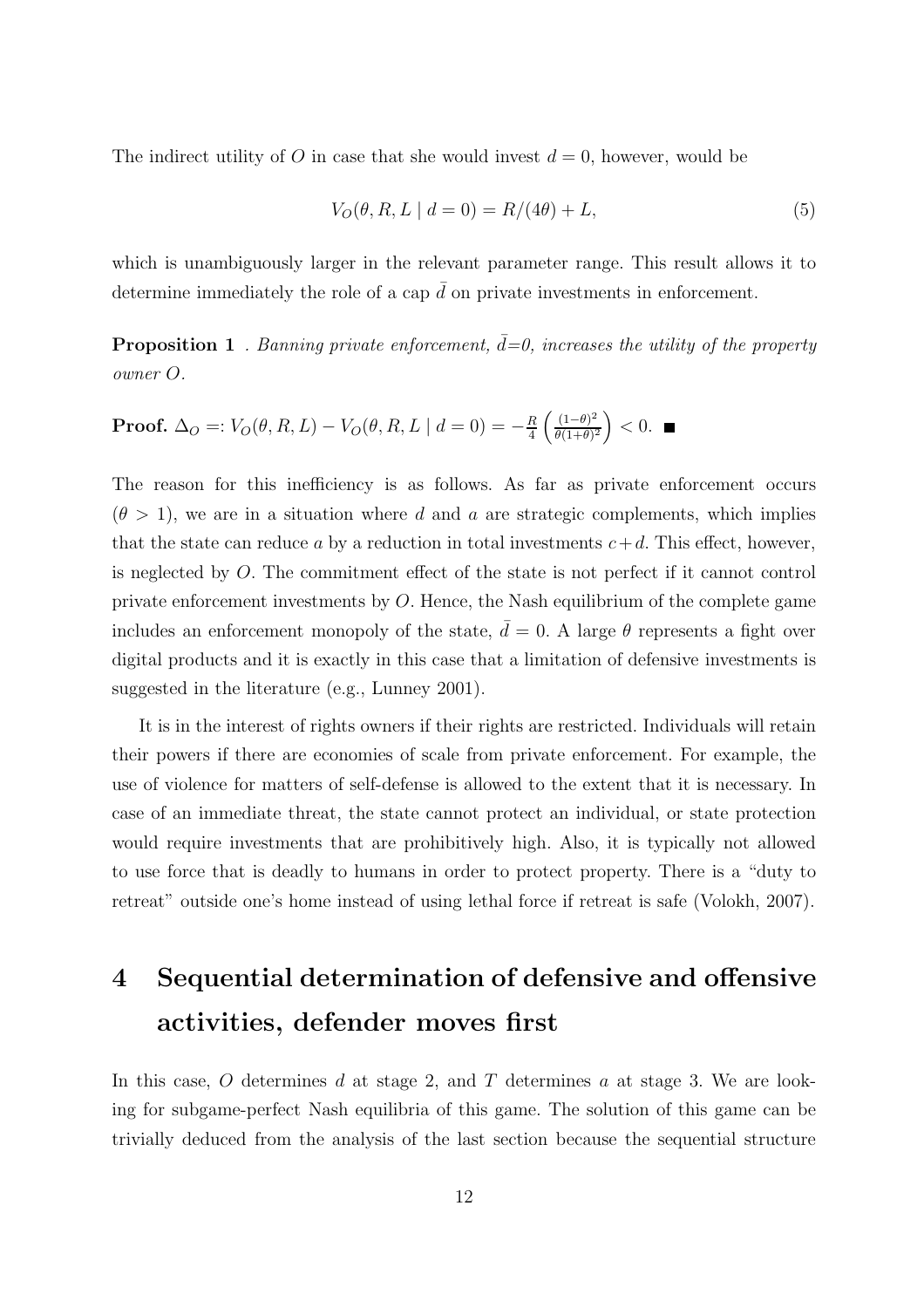of investments implies that  $O$  has in fact a commitment device that makes any centralized investments in law enforcement redundant. Both decentralized and centralized investments in law enforcement lead to the same outcome with a continuous number of equilibria  $c+d = d*$ . Such a neutrality result does not give strong support for a monopoly of violence, but it does not stand in its way either. In this case, the fact that defensive measures, like alarm systems, locks, fences, passwords etc. are not prohibited may be best explained by private information with regard to the value of the property to be protected (Tullock, 1967, Shavell, 1991).

## 5 Sequential determination of defensive and offensive activities, offender moves first

In this case,  $T$  determines  $a$  at stage 2, and  $O$  determines  $d$  at stage 3. We are looking for subgame-perfect Nash equilibria of this game, and the game is solved by backwards induction, again without any cap first  $(\bar{d} \to \infty)$ .

The solution of this game builds on the intuitions developed by Yildirim (2005). Solving O's stage 3 optimization problem yields the following reaction function:

$$
d(R, L, \theta, a, c) = \max[0, \sqrt{R\theta a} - \theta a - c].
$$
\n(6)

Following Dixit (1987), player T is called *favorite* if the equilibrium share appropriated exceeds 0.5 in a simultaneous Nash equilibrium and *underdog* otherwise. Baik and Shogren (1992) and Leininger (1993) analyze contests with endogenous moves and show that both players unanimously want to commit to a sequential structure where the underdog moves first if this is possible. This commitment utilizes the fact that, from the point of view of the underdog, both investments in the contest are strategic substitutes, which implies that he reduces investments relative to the simultaneous game. For the contest-success function employed in this paper, T is the underdog if and only if  $\theta < 1$  and O is the underdog if and only if  $\theta > 1$  (Kolmar 2008). For  $\theta < 1$  the state can create a situation where T (the underdog) moves first by setting  $c = 0$ . In this case, a sequential game results where a is determined before d. Denote the resulting investments by  $a'$ ,  $d'$ . If c increases, we know from (6) that d is linearly reduced to  $d' - c$  until the constraint becomes binding. Up to this point, a shift in the structure of  $c + d$  has no influence on T's choice of a', he effectively retains his first-mover position. We therefore get multiple equilibria that share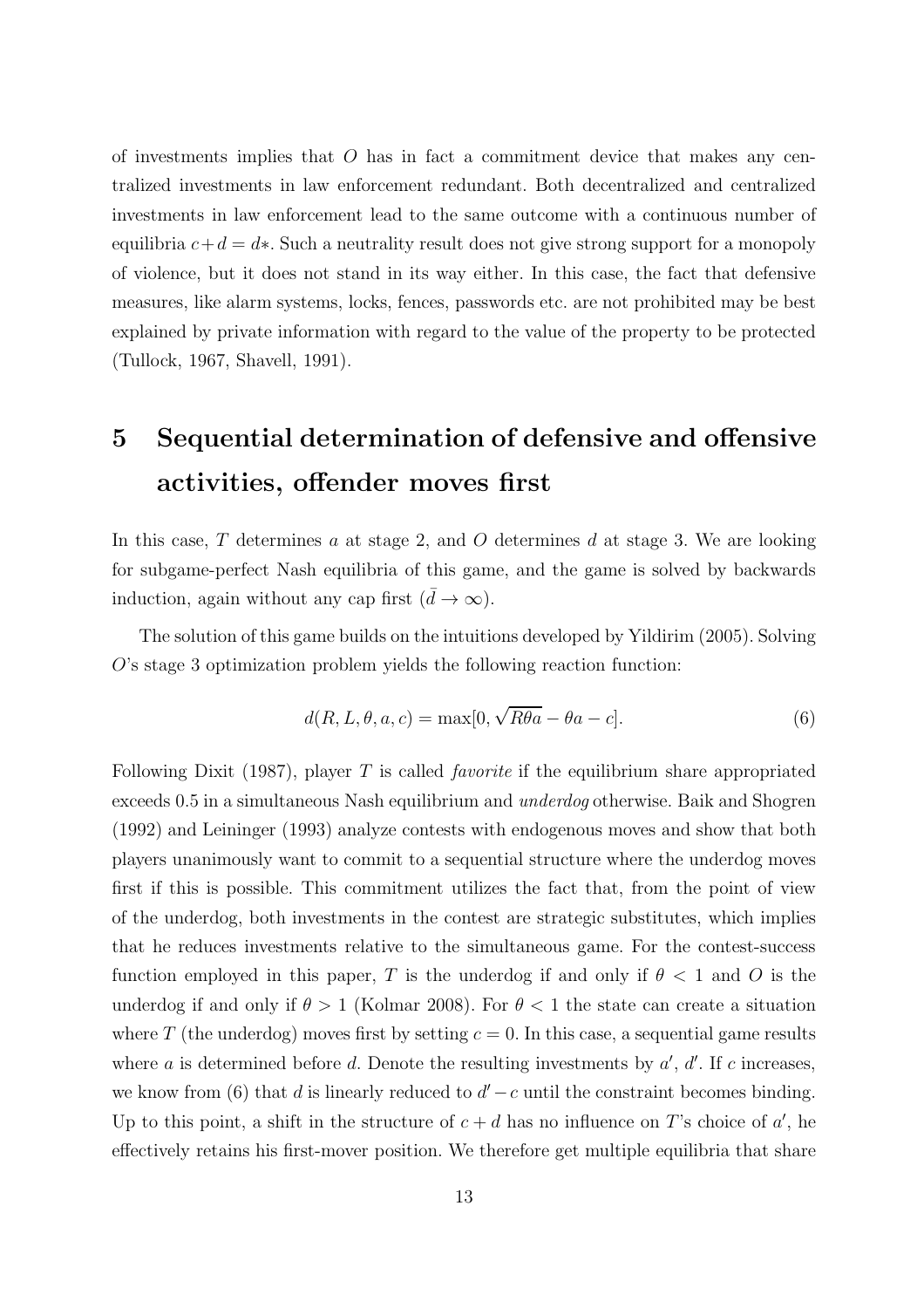the property that  $c+d$  and a are constant. For  $\theta > 1$  the situation is different. An analysis of this situation leads to the following solution.

**Lemma 1** *. If*  $\theta \leq 1$ ,  $c(\theta, R, L) + d(\theta, R, L) = (2 - \theta)R\theta/4$ ,  $a(\theta, R, L) = R\theta/4$  *is the set of subgame-perfect equilibrium paths. Public and private enforcement are perfect substitutes, there are positive investments in appropriation, and property rights are insecure. If*  $\theta > 1$  *the subgame-perfect Nash equilibrium path is*  $c(\theta, R, L) = (R\theta)/(1 +$  $(\theta)^2$ ,  $a(\theta, R, L) = (R\theta)/(1+\theta)^2$ ,  $d(\theta, R, L) = 0$ . There is public but no private enforce*ment of property rights. Property rights are insecure.*

#### **Proof.** See Appendix. ■

Given the analysis of the last section which has shown that private enforcement of property rights is problematic even for the property owner  $O$  if appropriation is a strategic complement to defense, and that this case is fulfilled if and only if  $\theta > 1$  in a Tullock contest, we can state the following proposition without further proof.

**Proposition 2** *. Banning private enforcement,*  $d=0$ *, increases the utility of the property owner*  $O$  *if*  $\theta > 1$  *and leaves his utility unchanged if*  $\theta \leq 1$ *.* 

Banning private enforcement is therefore neutral if  $T$  is the underdog but plays an important role if  $T$  is the favorite. Figure 2 illustrates these findings. The left panel displays



Figure 2: Public and private investment in the enforcement of property rights (left panel) and indirect utility (right panel) for different levels of  $\theta$  (sequential a and d,  $L = 1, R = 1$ ).

investments in the contest. For  $\theta$  < 1, the solid graph measures defensive investments  $c + d$  as a function of  $\theta$ , the dotted graph appropriative investments in enforcement. For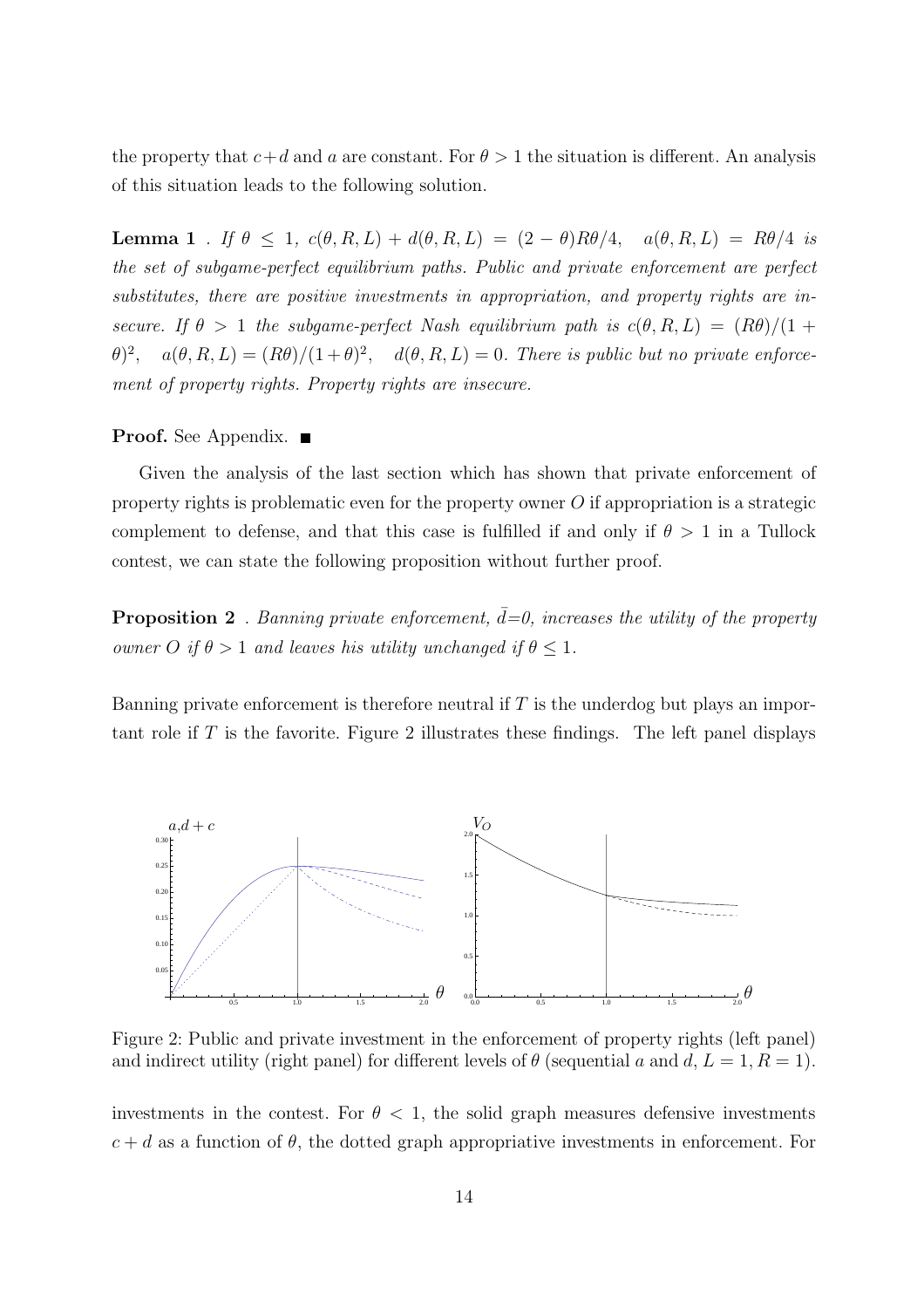$\theta$  < 1, the state uses its strategic advantage to delegate the Stackelberg-leader position to T by reducing investments below or up to the Stackelberg-follower investments. This allows a strategic commitment of investments which is profitable for both  $O$  and  $T$ . The scenario changes if  $\theta > 1$ . For larger values of  $\theta$ , the state would like to use its first move to (under-) commit to certain investments, but is constrained by the incentives of  $O$  to invest in private enforcement at stage 3. The solid graph measures  $c+d$  as well as a in case no banning of private enforcement is possible. The dotdashed graph measures c and the dashed graph measures a in case a ban of private enforcement is possible,  $\bar{d} = 0$ . As one can see, banning private enforcement reduces total investments in this contest because it allows the state to use its potential first-mover advantage by reducing investments in c. This conjecture is further supported by the right panel of Figure 2 that displays the maximum utility for O. The case  $\theta < 1$  needs no further discussion. If  $\theta > 1$  the solid line gives the maximum utility of  $O$  if private enforcement can be banned and the dashed line gives the maximum utility without any such ban.

This finding looks similar to the one derived for the first model, and the economic mechanism to ban private enforcement in order to be able to commit to reduce investments in the enforcement of property rights is the same. However, from an empirical point of view, both scenarios differ in a very important aspect. In the first model, a ban of private enforcement actually reduces private enforcement investments. In this model, there is no private enforcement in the first place, which implies that a formal ban may appear rather awkward. Nevertheless, a formal ban of private enforcement is necessary for a desirable reduction in public investments in the enforcement of property rights. It is the threat or the 'shadow' of private enforcement that forces the state to overinvest in enforcement.

Our results reflect the fact that self-help in order to repossess a good is widely restricted by the law. Narrow exceptions include the possession of a good by a secured party if the debtor defaults. However, this may not lead to a "breach of peace" (U.C.C. § 9-503). Typically, the law requires state action to be inadequate, and thus, self-help repossession to be necessary. In MBank El Paso v. Sanchez, the court considered (among other issues) the repossession of a car, where the owner locked herself inside, a breach of peace, hence, the repossession was unlawful. The law seems to require (significant) economies of scale from the private actions. Absent such economies of scale, it makes sense for the property owners to delegate enforcement to the state.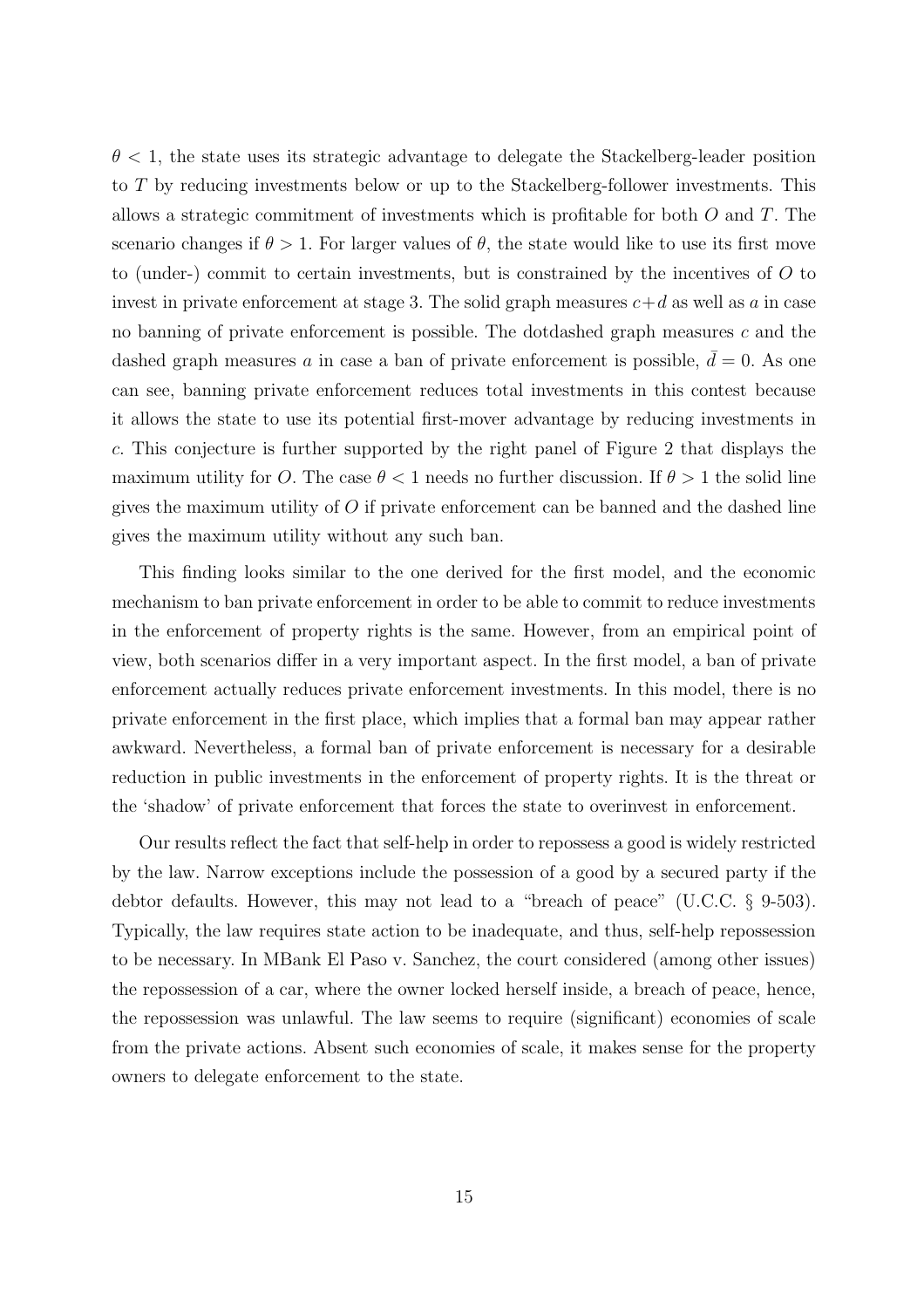### 6 Concluding Remarks

We have been able to show that in a situation where the state is interpreted as a commitment device, a ban on private enforcement of property rights is an important feature of optimal state enforcement. Clearly, there are circumstances where private defense is important and to which the right of self-defense applies. However, excluding enforcement activity for which individuals are better suited (private information, lower costs) and abstracting from agency problems, it is optimal for property owners to delegate their enforcement activity to the state completely, even if state enforcement has no economies of scale and there are no negative externalities from individual law-enforcement activities. This result holds for all generic sequential structures of the law-enforcement game. From the state's point of view (and thus from the property owner's point of view), the "threat" of private enforcement is obstructive and it is even useful to prohibit private enforcement activities in a situation where they would not exist at first place.

The private enforcement of rights has been of considerable importance historically, for example in medieval Europe. One of the key factors for the economic success of renaissance Europe had been the development of a code of conduct called the "Lex Mercatoria" in the 11th and 12th century. It helped to overcome the limited possibilities of centralized law enforcement in a politically fragmented Europe. According to Berman (1983), *"[t]his legal system's rules were privately produced, privately adjudicated, and privately enforced"*. This system became effective exactly because medieval Europe was plagued by a maze of fragmented states whose rulers more closely resembled self-interested elites (Berman 1983). To abstract from those agency problems in this paper assumes an environment where property owners have managed to establish a well-functioning state, and our theory is therefore not able to explain the *emergence* of such a state or the conditions under which it prevails. The reach of our analysis is more limited: if such a well-functioning state exists, we can explain why Weber's concept of a monopoly of violence that is usually interpreted as a principle that locates the legitimization of the use of (physical) violence with the state leverages onto the material investments into (property) rights enforcements. In those states, the use of private armies and mercenaries is prohibited, self-defense measures are regulated, and self-help actions to regain goods without court intervention are widely restricted. From a law-enforcement perspective, it is important to emphasize that the role of the state is not limited to directly regulating criminal activity, but it includes the regulation of victim activity on a fundamental level.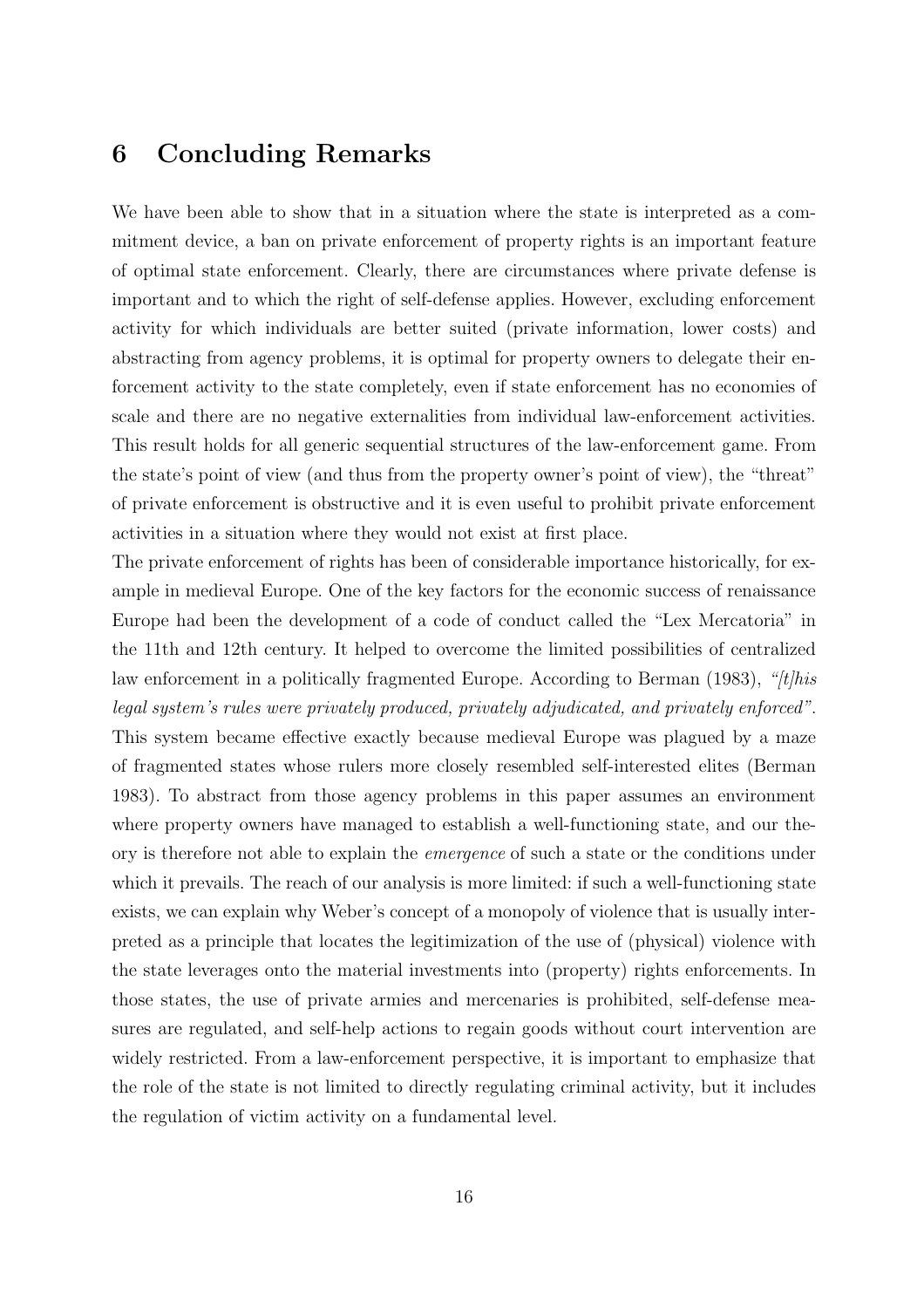### References

- Bagwell, K. (1995), Commitment and Observability in Games, Games and Economic Behavior 8, 271-280.
- Baik, K.H. and Shogren, J.F. (1992), Strategic Behavior in Contests: Comment, American Economic Review (AER), 82(1), 359 - 62.
- Barzel, Y. (2002), A Theory of the State: Economic Rights, Legal Rights, and the Scope of the State, Cambridge University Press.
- Berman, H.J. (1983), Law and Revolution: The Formation of the Western Legal Tradition. Harvard University Press, Cambridge, Mass..
- Boldrin, M., Levine, D. (2002), The Case Against Intellectual Property, American Economic Review 92, 209-212.
- Bone, D. (2010), The Heller Promise versus the Heller Reality: Will Statutes Prohibiting the Possession of Firearms by Ex-Felons be Ubheld After Britt v. State?, Journal of Criminal Law and Criminology 100, 1633-1657.
- Bowles, S. (2006), Microeconomics: Behavior, Institutions, and Evolution, Princeton University Press.
- Bridy, A. (2009), Why Pirates (Still) Won't Behave: Regulating P2P in the Decade after Napster, Rutgers Law Journal 40, 565-612.
- Britt v. North Carolina, 681 S.E.2d 320 (N.C. 2009).
- Bush, W.C., Mayer, L.S. (1974), Some Implications of Anarchy for the Distribution of Property. Journal of Economic Theory 8 (4), 401-412.
- Clotfelter, C.T. (1977), Public Services, Private Substitutes, and the Demand for Protection against Crime. American Economic Review 67, 867-877.
- Clotfelter, C.T. (1978), Private Security and the Public Safety. Journal of Urban Economics 5, 388-402.
- Corchón, L.C. (2007), The Theory of Contests: A Survey, Review of Economic Design 11, 69-100.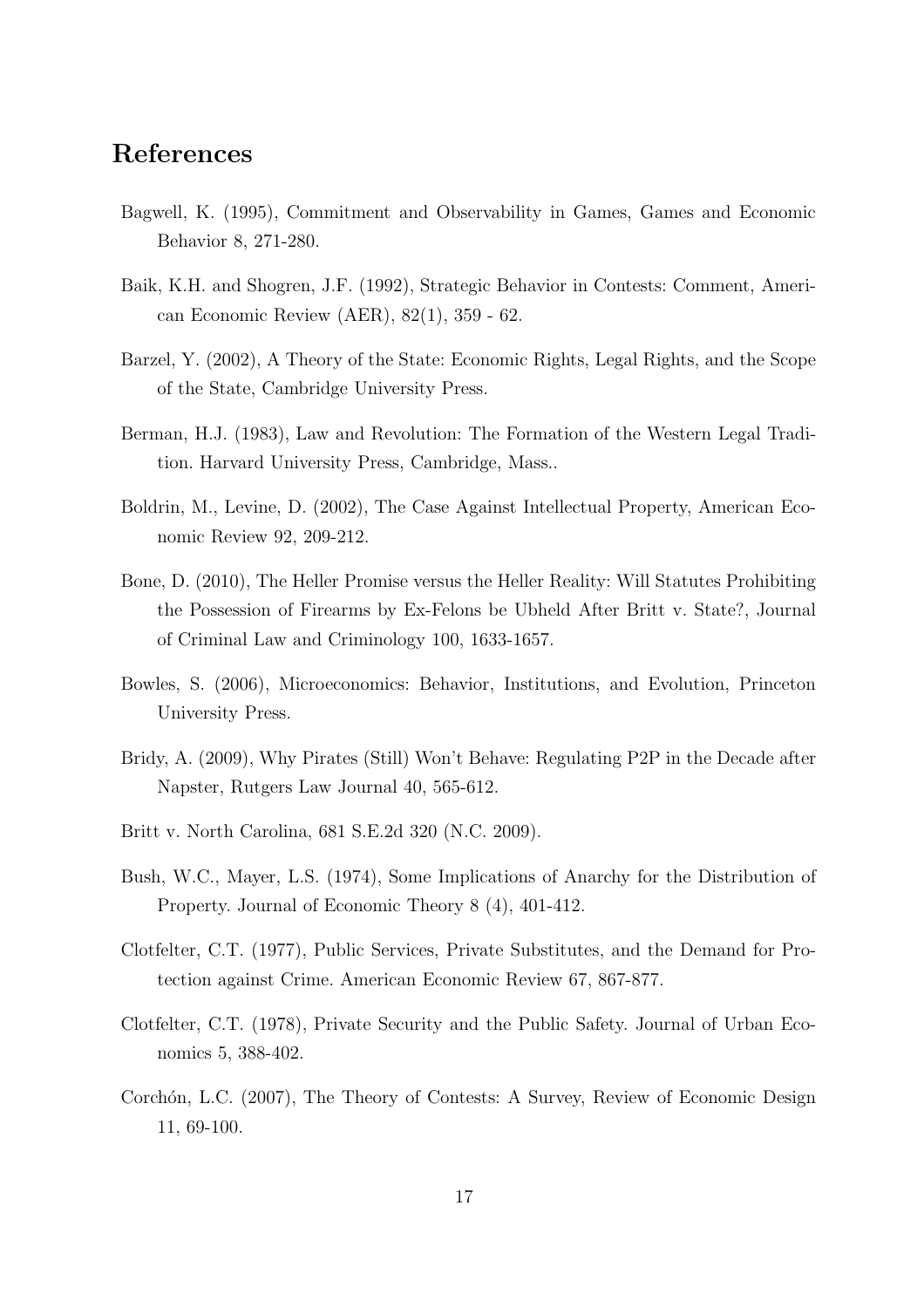Dam, K. (1999), Self-Help in the Digital Jungle, Journal of Legal Studies 28, 393-412.

- Denter, P., D. Sisak (2010), Imperfect Property Rights: The Role of Heterogeneity and Strategic Uncertainty, University of St. Gallen School of Economics and Political Science Discussion Paper no. 2010-27
- District of Columbia v. Heller, United States Supreme Court, 128 S. Ct. 2783 (2008).
- Dixit, A. (2004), Lawlessness and Economics, Princton.
- Donohue, J. (2004), Guns, Crime, and the Impact of State Right-to-Carry Laws, Fordham Law Review 73, 623-652.
- Donohue, J., Levitt, S. (1998), Guns, Violence, and the Efficiency of Illegal Markets, American Economic Review, Papers and Proceedings 88, 463-467.
- Garfinkel, M. and Skaperdas, S. (2007), Economics of Conflict: An Overview, in: T. Sandler and K. Hartley (eds.), Handbook of Defense Economics, Vol. II, 2007, 649- 709.
- Grossman, H. (2002), "Make us a King": Anarchy, Predation, and the State, European Journal of Political Economy, 31-46.
- Hamblen v. United States, 591 F.3d 471 (6th Cir. 2009).
- Hasen, R., McAdams, R (1997), The Surprisngly Complex Case Against Theft, International Review of Law and Economics 17, 367-378.
- Hobbes, T., 1642, De cive On the citizen. Ed. and transl. by Richard Tuck and Michael Silverthorne, 1998, Cambridge.
- Hobbes, T., 1651, Leviathan. Ed. by Richard Tuck, 1997, Cambridge.
- Holzhauer, H. (1978), Landfrieden II (Landfriedensgesetzgebung), in: Erler, A., Kaufmann, E. (eds.), Handwrterbuch zur deutschen Rechtsgeschichte, Vol. II, 1465-1485. Erich Schmidt Press.
- Kolmar, M. (2008), Perfectly Secure Property Rights and Production Inefficiencies in Tullock Contests, Southern Economic Journal, 441-456.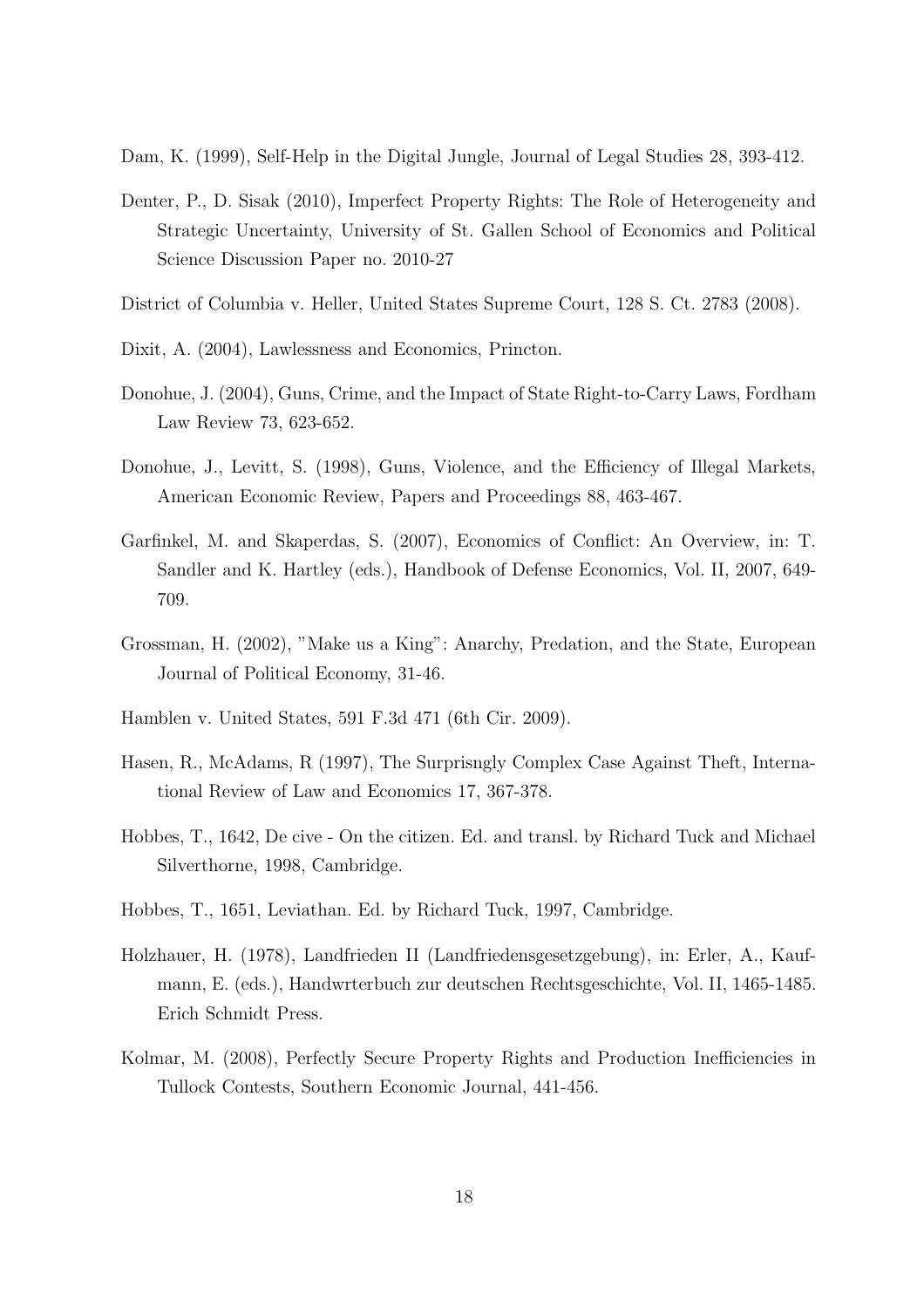- Kaufmann, E. (1978), Landfrieden I (Landfriedensgesetzgebung), in: Erler, A., Kaufmann, E. (eds.), Handwrterbuch zur deutschen Rechtsgeschichte, Vol. II, 1451-1465. Erich Schmidt Press
- Kersting, W. (1996), Die politische Philosophie des Gesellschaftsvertrags, Primus.
- Konrad, K.A. (2009), Strategy and Dynamics in Contests, Oxford University Press.
- Konrad, K.A. and Skaperdas (2010), The Market for Protection and the Origin of the State, Economic Theory, in print.
- Leininger, W. (1993), More Efficient Rent-Seeking, Public Choice, 75, 1993, 43-62.
- Levy, R. (2010), Second Amendment Redux: Scrutiny, Incorporation, and the Heller Paradox, Harvard Journal of Law and Public Policy 33, 203-215.
- Maggi, G. (1999), The Value of Commitment with Imperfect Observability and Private Information, The RAND Journal of Economics 30, 555-574.
- MBank El Paso v. Sanchez, 836 S.W.2d 151 (Tex. 1992).
- McChesney, F.S. (1993), Boxed In: Economists and the Benefits of Crime, International Review of Law and Economics 13, 225-231.
- McDonald v. City of Chicago, United States Supreme Court, 130 S. Ct. 3020 (2010).
- Morgan, J., F. Várdy (2007): The Value of Commitment in Contests and Tournaments when Observation is Costly, Games and Economic Behavior, 326-338.
- Mueller, D. (2003), Public Choice III, Cambridge.
- People of the State of New York v. Perkins, 880 N.Y.S. 2d 209 (N.Y.A.D. 3 Dept. 2009).
- Polinsky, A.M. (1980), Private versus Public Enforcement of Fines. Journal of Legal Studies 9, 105-127.
- Polinsky, A.M., Shavell, S. (2000), The Economic theory of Public Enforcement of Law. Journal of Economic Literature 38, 45-76.
- Posner, R. (1985), An Economic Analysis of Criminal Law, Columbia Law Review 85, 1193-1231.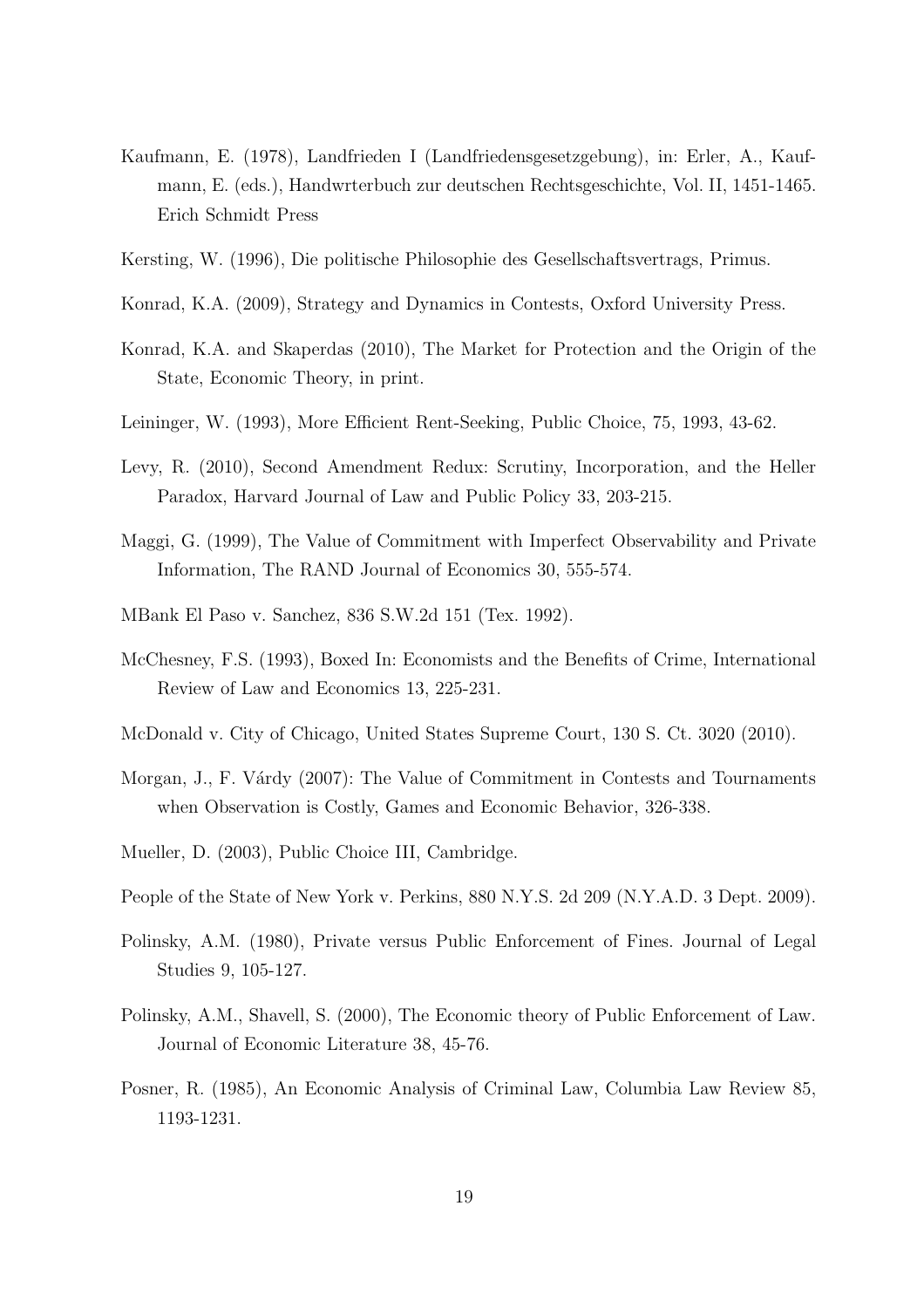- Rosenthal, L., Malcolm, J., McDonald v. Chicago: Which Standard of Scrutiny Should Apply to Gun-Control Laws, Northwestern Law Review 105, 85-113, 2010.
- Shavell, S. (1991), Individual Precautions to Prevent Theft: Private versus Socially Optimal Behavior. International Review of Law and Economics 11, 123-132.
- Schelling, T.C. (1960), The Strategy of Conflict, Oxford University Press, London.
- Skaperdas, S. (1992), Cooperation, Conflict, and Power in the Absence of Property Rights. American Economic Review 82 (4), 720-739.
- Skaperdas, S. (1996), Contest Success Functions, Economic Theory 7, 283–290.
- The Economist (2008), Internet piracy Thanks, me hearties Media firms find that statistics on internet piracy can be rather useful, July 17, 2008, http://www.economist.com/node/11751035.
- Tullock, G. (1967), The Welfare Costs of Tariffs, Monopolies and Theft, Western Economic Journal, 5, 224-232.
- Tullock, G., 1980, Efficient Rent-Seeking. In: Buchanan, J., Tollison, R., Tullock, G. (eds.), Toward a Theory of the Rent-Seeking Society. Texas A&M University Press, pp. 3–15.
- United States v. Rene, 583 F.3d 8 (1st Cir. 2009).
- United States v. Marzzarella, 595 F.Supp.2d 596 (W.D. Pa. 2009).
- United States v. Perkins, 526 F.3d 1107 (8th Cir. 2008).
- Volokh, E. (2010), Nonlethal Self-Defense, (Almost Entirely) Nonleathal Weapons, and the Rights to Keep and Bear Arms and Defend Life, Stanford Law Review 62, 199-254.
- Volokh, E. (2007), State Constitutional Rights of Self-Defense and Defence of Property, Texas Review of Law and Politics 11, 399-418.
- Weber, M., 1919. Politics as a Vocation in From Max Weber: Essays in Sociology. Translated and edited by Hans H. Gerth and C. Wright Mills. 1958, New York, Oxford University Press.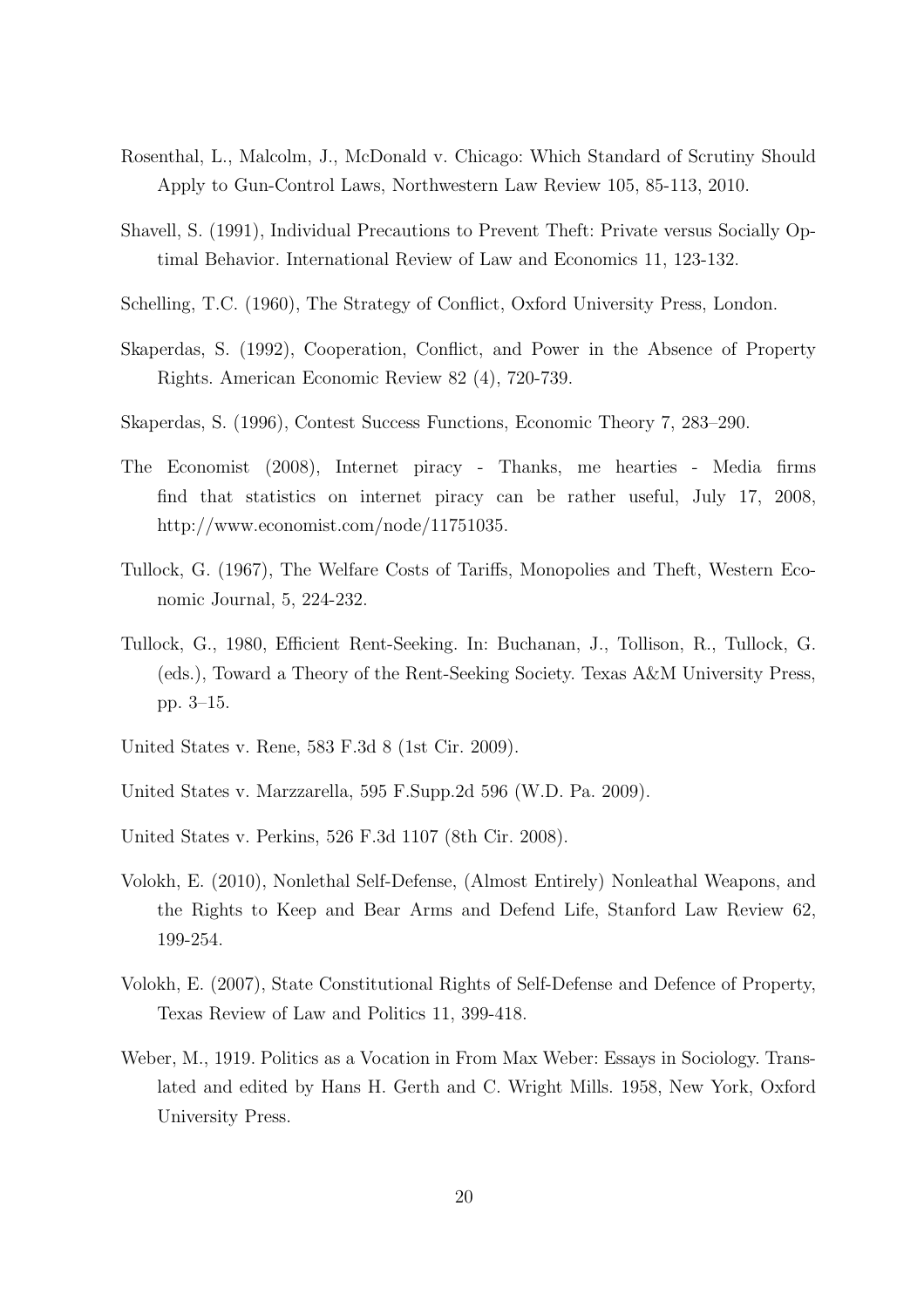- Wimmer, H. (2003), The State's Monopoly on Legitimate Violence. Violence in History and in Contemporary World Society as Challenges to the State. Paper presented at the Conference "Transformations of Statehood from a European Perspective," Janury 23-25, 2003, Vienna, organized by the Austrian Academy of Sciences.
- Wulf, H. (2004), The Bumpy Road to Re-establish a Monopoly of Violence, Paper prepared for Study Group on Europe's Security Capabilities, London School of Economics.
- Yildirim, H. (2005), Contests with Multiple Rounds, Games and Economic Behavior, 213-227.

### Appendix A: Solution of the game where  $O$  and  $T$  move simultaneously

Proof. The second-stage outcome is implicitly defined by the following Kuhn-Tucker conditions:

$$
\frac{\partial u_O}{\partial d} = \frac{\theta a}{(c+d+\theta a)^2} R - 1 \le 0 \wedge d \ge 0 \wedge \left(\frac{\theta a}{(c+d+\theta a)^2} R - 1\right) d = 0, \quad (A.1)
$$

$$
\frac{\partial u_T}{\partial a} = \frac{\theta(c+d)}{(c+d+\theta a)^2}R - 1 \wedge a \ge 0 \wedge \left(\frac{\theta(c+d)}{(c+d+\theta a)^2}R - 1\right)a = 0. \tag{A.2}
$$

A little algebra reveals that three cases have to be distinguished:

$$
(d(c, R), a(c, R)) = \begin{cases} d = \frac{\theta R}{(1+\theta)^2} - c, & a = \frac{\theta R}{(1+\theta)^2} & if c \le \theta R/(1+\theta)^2 \\ d = 0, & a = \frac{\sqrt{R\theta^3(c+d)} - \theta(c+d)}{\theta^2} & if \theta R/(1+\theta)^2 < c \le \theta R \\ d = 0, & if \theta R < c \end{cases}
$$
(A.3)

Inserting these values into  $p(.)$  reveals that, depending on on the amount of public enforcement, we may get equilibria where private and public enforcement interact and property rights are uncertain, where there is only public enforcement but still uncertain property rights, and where there is only public enforcement and perfectly secure property rights.

Given the second stage solution, we get the following indirect utility function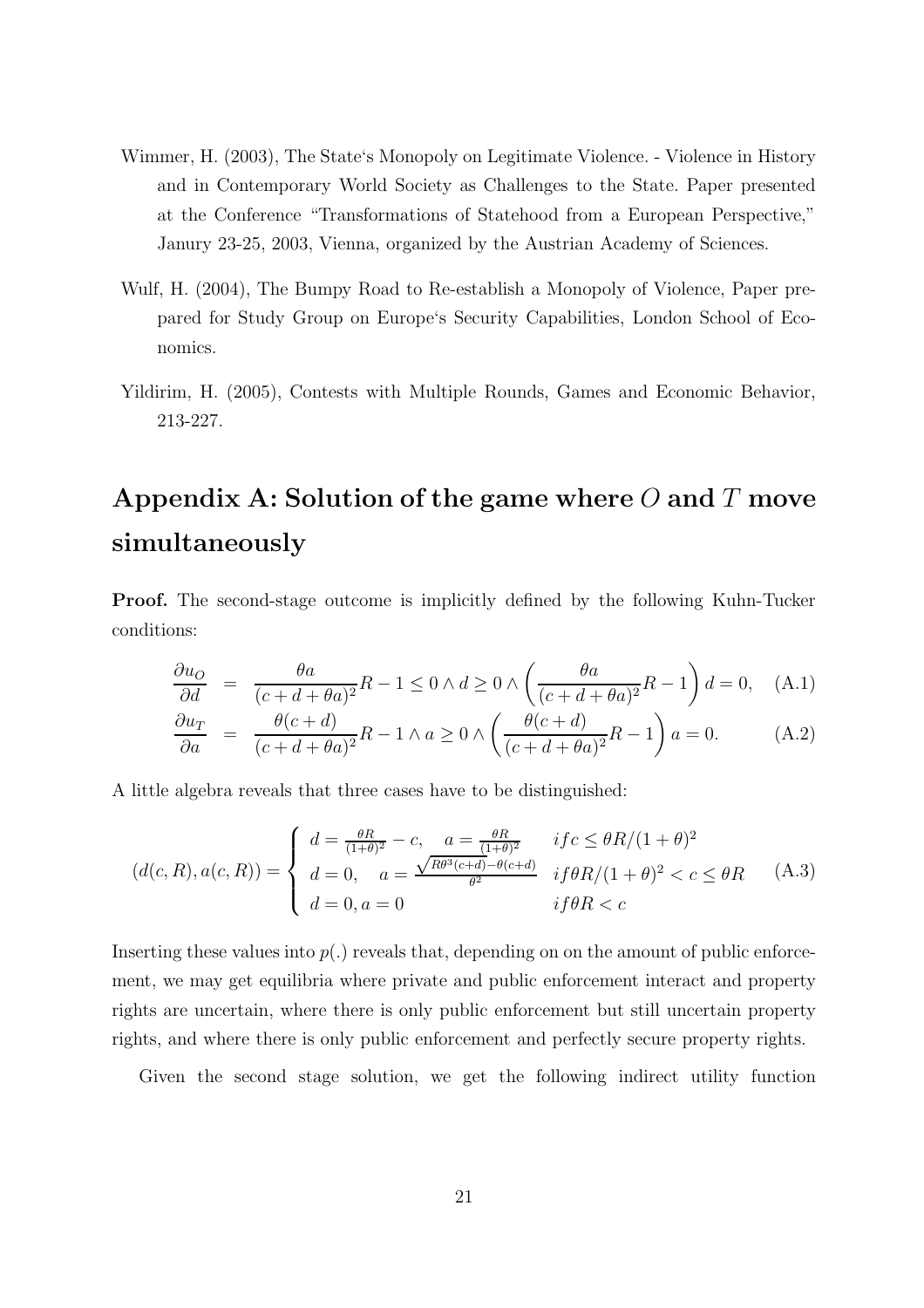$v_O(c, \theta, R, L)$ :

$$
v_O(c, \theta, R, L) = \begin{cases} \frac{R}{(1+\theta)^2} + L, & c \leq \theta R/(1+\theta)^2\\ \sqrt{\frac{Rc}{\theta}} + L - c, & \theta R/(1+\theta)^2 < c \leq \theta R\\ (1-\theta)R + L - c, & \theta R < c \end{cases}
$$
(A.4)

Maximizing  $(A.4)$  with respect to c leads to the following solution:

- 1. If  $c \leq \theta R/(1+\theta)^2$ , the state is indifferent between all levels of c because c and d are perfect substitutes and there is no cost-shifting from  $O$  to  $T$  with public enforcement. We will use the convention that there is public law enforcement in this case of indifference,  $c^* = (\theta R)/(1+\theta)^2$ .
- 2. If  $\theta R/(1+\theta)^2 < c \leq \theta R$ , the first-order condition of  $v<sub>O</sub>$  with respect to c implies that the state would choose  $c = R/(4\theta)$ . However, this solution is only consistent with  $\theta R/(1+\theta)^2 < c \leq \theta R$  iff  $0.5 \leq \theta \leq 1$ .
- 3. If  $\theta R < c$ , law enforcement is sufficiently large to deter T from appropriation. The minimum investment that induces  $a = 0$  is  $c = \theta R$ . Larger values of c are a waste of resources.

Combining these findings leads to  $(3)$ .

### Appendix B: Technical intuition of Proposition 1

At stage 2, both players play a simultaneous game. Hence, O does not take into consideration the effect of her choice of d on a. This effect is, however, taken into consideration by the state. A small reduction of d at  $\{c^* + d^*, a^*\}$  has the following effect on the utility of O:

$$
\frac{dV_O}{dd} = \left(\frac{\partial p(c^*, d^*, a^*)}{\partial d}R - 1\right) + \left(\frac{\partial p(c^*, d^*, a^*)}{\partial a}\frac{\partial a}{\partial d}R\right).
$$

The first term is equal to zero because of the first-order condition of the stage-2 optimization problem (we are in an interior solution). The second term depends on  $\partial a/\partial d$ , which is equal to

$$
-\frac{\frac{\partial^2 p(c^*,d^*,a^*)}{\partial a\partial d}}{\frac{\partial^2 p(c^*,d^*,a^*)}{\partial a^2}}
$$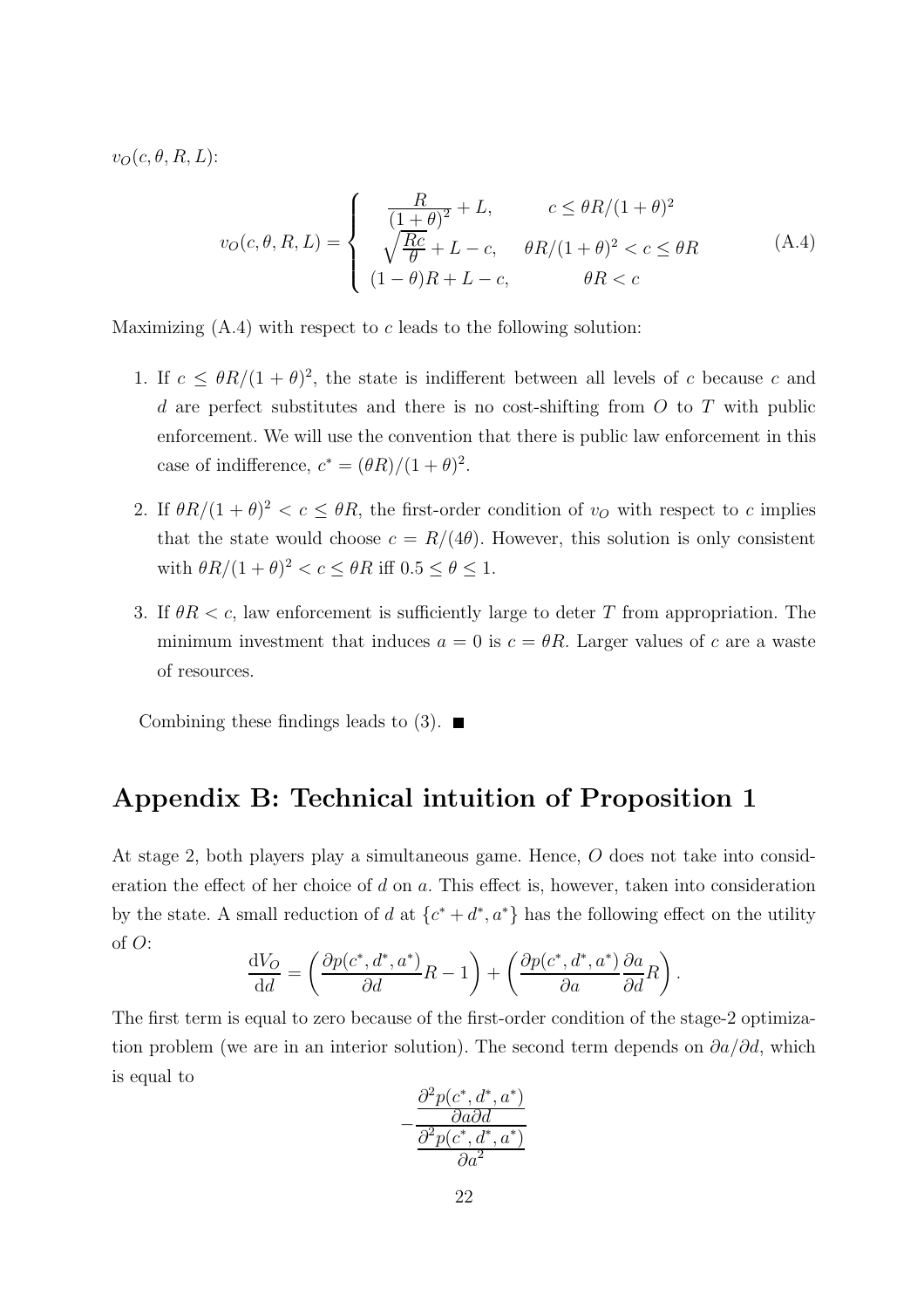(Dixit 1987). Hence,

$$
\frac{dV_O}{dd} = -\frac{\partial p(c^*, d^*, a^*)}{\partial a} \frac{\frac{\partial^2 p(c^*, d^*, a^*)}{\partial a \partial d}}{\frac{\partial^2 p(c^*, d^*, a^*)}{\partial a^2}} R.
$$

This leads to the following conclusion, given that  $\partial p(c^*, d^*, a^*)/\partial a < 0$  and  $\frac{\partial^2 p(c^*, d^*, a^*)}{\partial a^2} > 0$  in a maximum:

$$
\frac{\mathrm{d} V_O}{\mathrm{d} d} \gtrless 0 \Leftrightarrow \frac{\partial^2 p(c^*,d^*,a^*)}{\partial a \partial d} \gtrless 0.
$$

The effect on a that is not internalized by  $O$  when choosing  $d$  depends on the cross partial derivative of the contest success function: if d and a are strategic complements (positive cross partial derivative), a reduction of d will induce a reduction of  $a$ , whereas the opposite is true if d and a are strategic substitutes (negative cross partial derivative). For the case of a Tullock function, this effect is unambiguously determined by  $\theta$ :

$$
\frac{\partial^2 p(c^*,d^*,a^*)}{\partial a\partial d}=\frac{(1-\theta^2)}{(R^2\theta)}\gtreqless 0\Leftrightarrow \theta\gtreqless 1.
$$

Hence, we are in a situation where d and a are strategic complements if  $\theta > 1$ , which implies that the state can reduce a by a reduction in total investments  $c + d$ . This effect, however, is neglected by O.

The commitment effect of the state is not perfect if it cannot control private enforcement investments by O. This result allows it to immediately determine the role of a cap  $d$  on private investments in enforcement.

Corollary B.1: Private investments in the enforcement of property rights occur if and only if  $\theta > 1$ . Banning private enforcement increases the utility of O because appropriation is a strategic complement to defense.

Given that private enforcement in property rights plays only a role when  $a$  and  $d$  are strategic complements, it is always optimal from the point of view of the state to ban private enforcement completely, if this is a viable opportunity. Hence, the Nash equilibrium of the complete game including  $\bar{d}$  always has  $\bar{d} = 0$  as part of the equilibrium strategy of the state. This result holds even though the state is a perfect advocate of the interests of the property owner.